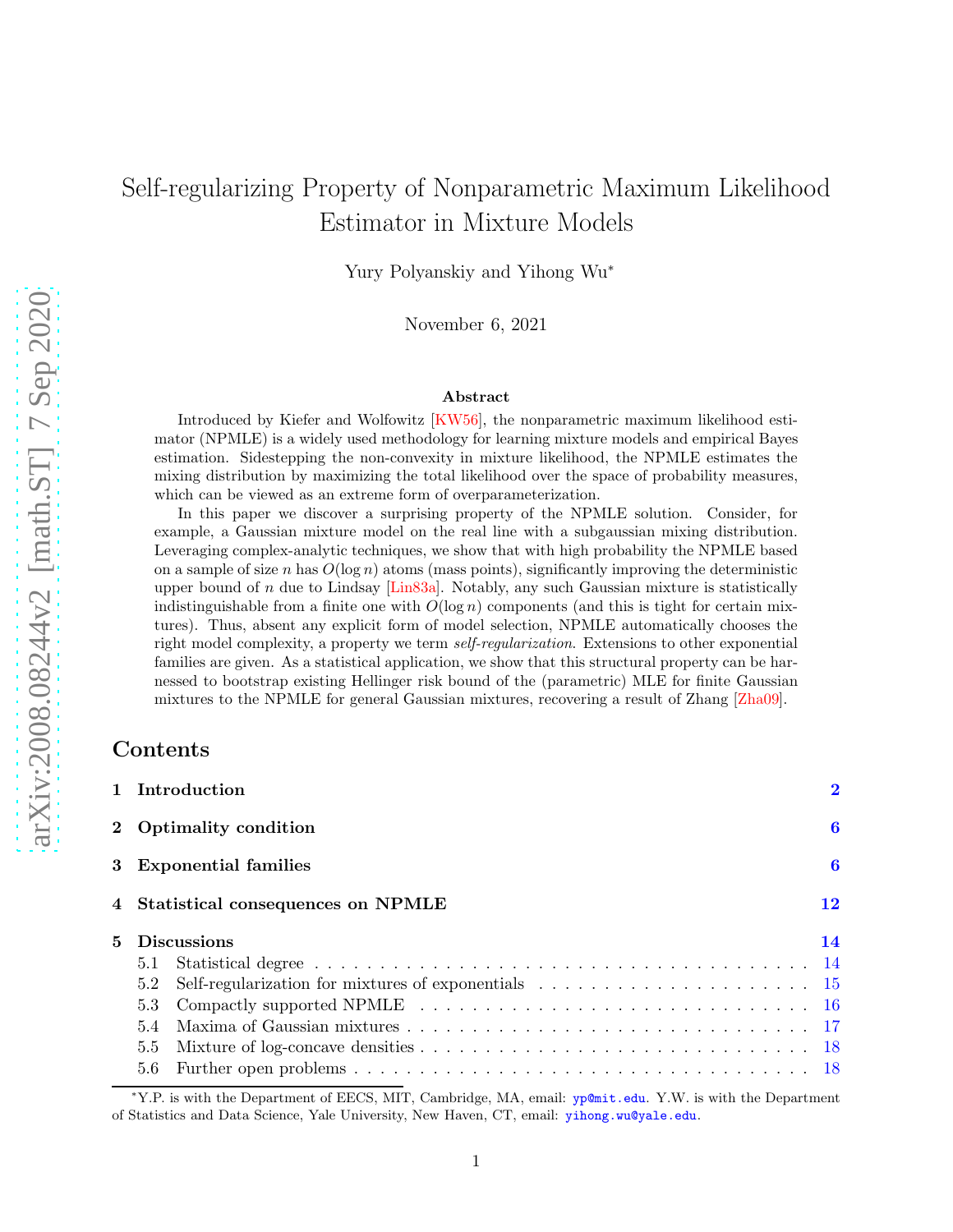### <span id="page-1-0"></span>1 Introduction

*Nonparametric maximum likelihood estimator* (NPMLE) is a useful methodology for various statistical problems such as density estimation, regression, censoring model, deconvolution, and mixture models (see the monographs [\[GW92,](#page-20-0)[GJ14\]](#page-19-0)). Oftentimes optimizing over a massive (infinite-dimensional) parameter space can lead to undesirable properties, such as non-existence<sup>[1](#page-1-1)</sup> and roughness, and runs the risk of overfitting. These shortcomings can be remedied by the method of sieves [\[Gre81\]](#page-20-1) or explicit regularization [\[GG71,](#page-19-1)[Sil82\]](#page-22-1) at the expense of losing the main advantages of the NPMLE – the full adaptivity (tuning parameters-free) and the computational tractability. However, for certain problems including shape constraints (such as monotonicity [\[Gre56,](#page-20-2) [Bir89\]](#page-19-2) and log-concavity [\[DR09,](#page-19-3)[CSS10,](#page-19-4)[DW16,](#page-19-5)[KS16\]](#page-21-2)) and mixture models [\[Lin95,](#page-21-3)[Zha09,](#page-22-0)[SG20\]](#page-21-4), a striking observation is that *unpenalized* NPMLE achieves superior performance and has become the method of choice for both theoretical investigation and practical computation. While basic structural properties of NPMLE has been well understood, these results are frequently too conservative to explain its superior statistical performance. This paper studies the *typical* structure of NPMLE for mixture models as well as its statistical consequences.

Consider a parametric family of densities  $\{p_\theta : \theta \in \Theta\}$  with respect to some dominating measure  $\mu$  on R, where the parameter space  $\Theta$  is assumed to be a subset of R. Given a mixing distribution (prior)  $\pi$  on  $\Theta$ , we denote the induced mixture density as:

<span id="page-1-4"></span>
$$
p_{\pi}(x) \triangleq \int_{\Theta} p_{\theta}(x)\pi(d\theta). \tag{1}
$$

Introduced by Kiefer and Wolfowitz [\[KW56\]](#page-21-0) (see also an earlier abstract by Robbins [\[Rob50\]](#page-21-5)), the NPMLE for the mixing distribution is defined as a maximizer of the mixture likelihood given  $n$ data points  $x_1, \ldots, x_n$ :

<span id="page-1-2"></span>
$$
\widehat{\pi}_{\text{NPMLE}} \in \arg\max_{\pi \in \mathcal{M}(\Theta)} \frac{1}{n} \sum_{i=1}^{n} \log p_{\pi}(x_i),\tag{2}
$$

where  $\mathcal{M}(\Theta)$  denotes the collection of all probability measures on  $\Theta$ . We refer the readers to the monograph of Lindsay [\[Lin95\]](#page-21-3) for a systematic treatment on the NPMLE. Although the convex optimization problem [\(2\)](#page-1-2) is infinite-dimensional, over the years various computationally efficient algorithms have been obtained; see [\[Lin95,](#page-21-3) Chapter 6] and more recent developments in [\[JZ09,](#page-20-3)[KM14\]](#page-21-6). The NPMLE provides a highly useful primitive for empirical Bayes and compound estimation problem, in which one first apply the NPMLE to learn a prior then execute the corresponding Bayes estimator of the learned prior. This strategy can be used as a universal means for denoising and achieves the state-of-the-art empirical Bayes performance [\[JZ09\]](#page-20-3).

We summarize a few known structural properties of the NPMLE. The first existence and uniqueness result was obtained by Simar [\[Sim76\]](#page-22-2) for the Poisson mixture, followed by Jewell [\[Jew82\]](#page-20-4) for mixtures of exponential distributions. It was shown that the (unique) solution  $\hat{\pi}_{NPMLE}$  to the optimization problem [\(2\)](#page-1-2) is a discrete distribution, whose number of atoms (mass points) is at most the number of distinct values of the observations and consequently at most the sample size  $n^2$  $n^2$ . These results have been significantly extended in [\[Lai78,](#page-21-7)[Lin83a,](#page-21-1)[Lin83b,](#page-21-8)[GW92,](#page-20-0)[LR93\]](#page-21-9) which show that the NPMLE solution is unique and n-atomic for all exponential families with densities with respect to the Lebesgue measure. Although the bound  $|\text{supp}(\widehat{\pi}_{\text{NPMLE}})| \leq n$  is the best possible, which seems to suggest the estimator exhibits significant overfitting (since an n-component mixture requires

<span id="page-1-1"></span><sup>&</sup>lt;sup>1</sup>For example, it is easy to see that NPMLE for the class of unimodal densities does not exist.

<span id="page-1-3"></span><sup>&</sup>lt;sup>2</sup>The existence of such an atomic maximizer is a direct consequence of Carathéodary theorem [\[Egg58,](#page-19-6) Chapter 2, Theorem 18]; the uniqueness takes effort to show.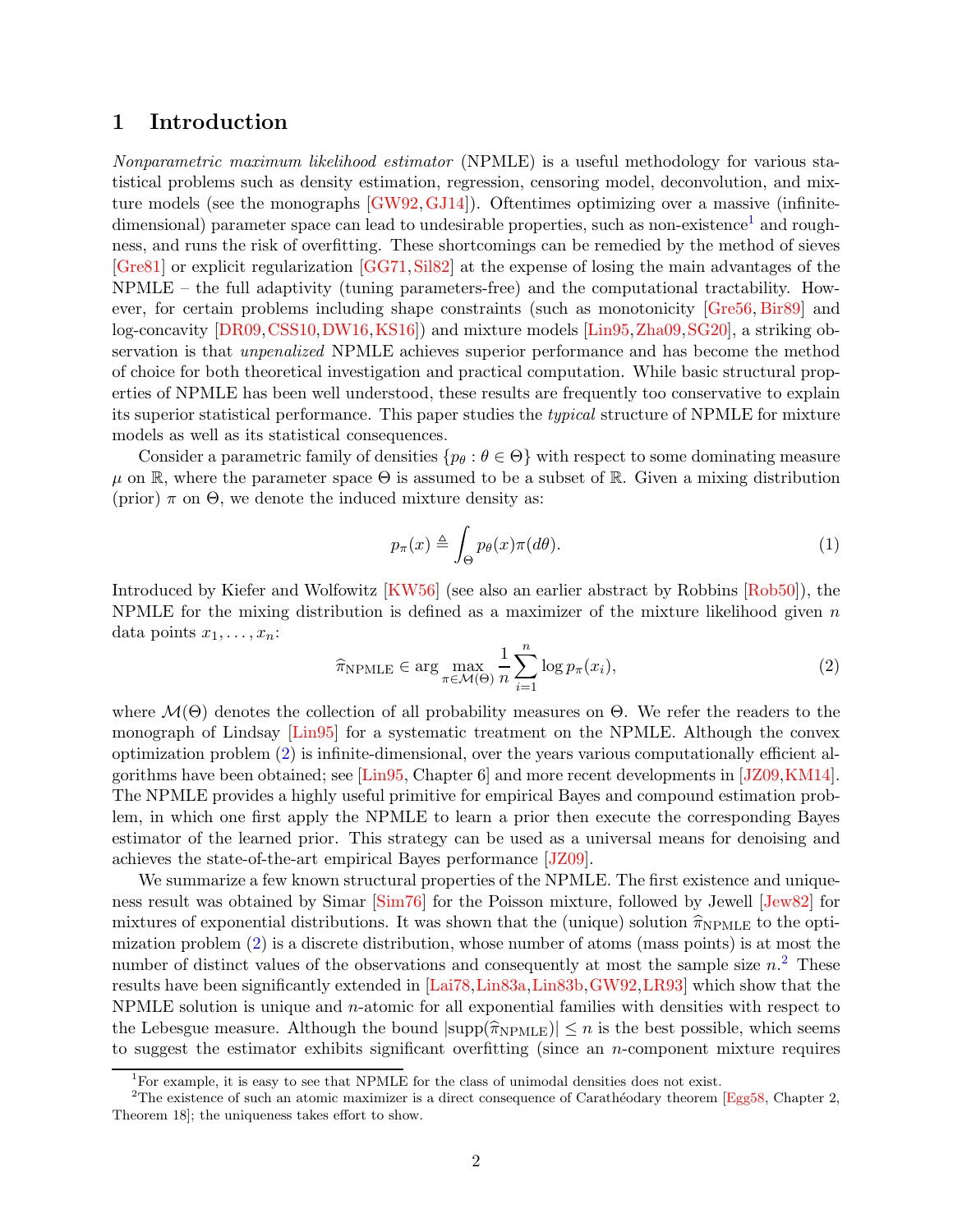$2n-1$  parameters to describe), in practice the support size is much smaller than n. Understanding this phenomenon is the main motivation behind this work.

To anchor the discussion, let us focus on the Gaussian location model, where  $p_{\theta}(x) = \varphi(x$ θ) is the density of  $N(θ, 1)$  and  $φ(x) = \frac{1}{\sqrt{6}}$  $\frac{1}{2\pi}e^{-x^2/2}$  is the standard normal density, so that  $p_\pi$ is the convolution  $\pi * \varphi$ . It is well known that for finite Gaussian mixtures, the likelihood is non-concave in the location parameters; furthermore, spurious local maxima can exist even with infinite sample size  $[JZB+16]$  which pose difficulty for heuristic methods such as the EM algorithm. To sidestep the non-convexity, the approach of NPMLE can be viewed as an extreme form of *overparameterization*, which postulates a potentially infinite Gaussian mixture so as to convexify the optimization problem. Since overparameterized models are prone to overfitting, it is of significant interest to understand the typical model size fitted by the NPMLE. To this end, the worst-case bound  $|\text{supp}(\widehat{\pi}_{\text{NPMLE}})| \leq n$  is not useful. In fact, this bound can be tight, e.g., when the n observations are extremely spaced out [\[Lin95,](#page-21-3) p. 116]. This, however, is *not* a typical configuration of the sample if it consists of independent observations. Indeed, in practice it has been observed that NPMLE tends to fit a Gaussian mixture with much fewer components than  $n$ . This not only explains the absence of overfitting, but is a highly desirable property for interpretability of the NPMLE solution, and is clearly not explained by the worst-case bound. Based on numerical evidence, Koenker and Gu [\[KG19\]](#page-20-6) suggested that the number of atoms of the NPMLE is typically  $O(\sqrt{n})$ . As our main result shows next, it is in fact  $O(\log n)$ .

<span id="page-2-0"></span>**Theorem 1** (Gaussian mixture model). Let  $p_{\theta}$  be the density of  $N(\theta, 1)$ . Let  $x_{\min} = \min_{i \in [n]} x_i$  $and$   $x_{\text{max}} = \max_{i \in [n]} x_i$ . Then there exists a universal constant  $C_0$ , such that

<span id="page-2-1"></span>
$$
|\text{supp}(\widehat{\pi}_{\text{NPMLE}})| \le C_0 (x_{\text{max}} - x_{\text{min}})^2. \tag{3}
$$

*Consequently, suppose*  $x_1, \ldots, x_n$  *are drawn independently from*  $\pi * N(0, 1)$  *for some s-subgaussian*  $mixing$  distribution  $\pi$ , *i.e.*,  $\int \pi(d\theta)e^{t\theta} \leq e^{st^2/2}$  for all  $t \in \mathbb{R}$ . Then for any  $\tau > 0$ , there exists some *constant*  $C = C(s, \tau)$  *such that with probability at least*  $1 - n^{-\tau}$ *,* 

$$
|\text{supp}(\hat{\pi}_{\text{NPMLE}})| \le C \log n. \tag{4}
$$

A few remarks are in order:

<span id="page-2-2"></span>**Remark [1](#page-2-0)** (Tightness of Theorem [1\)](#page-2-0). The  $O(log n)$  upper bound in Theorem 1 is tight in the following sense:

- First, it is necessary to select a model of size  $\Omega(\log n)$  in order to be compatible with existing statistical guarantees on the NPMLE. Indeed, suppose the true density  $p_{\pi}$  is  $N(0, \sigma^2)$  for some  $\sigma > 1$  (i.e. the mixing distribution is another Gaussian). It is known that the Hellinger distance between  $N(0, \sigma^2)$  and any k-Gaussian mixture (k-GM) with unit variance is at least  $\exp(-O(k))$  [\[WV10\]](#page-22-3). Therefore, if  $|\text{supp}(\hat{\pi}_{NPMLE})| \leq c \log n$  for some small constant c, the bias would be too big, violating the Hellinger risk bound  $\mathbb{E}[H^2(p_\pi, p_{\widehat{\pi}_{\text{NPMLE}}})] = O(\frac{\log^2 n}{n})$  $\frac{n}{n}$ ) on the NPMLE  $[Zha09]$  (see Section [4\)](#page-11-0).
- On the other hand, there is no statistical value to fit a model of size bigger than  $\Omega(\log n)$ . Indeed, it is easy to show by moment matching (see, e.g.,  $[WY20, \text{ Lemma } 8]$ ) that for any subgaussian  $\pi$ ,  $p_{\pi} = \pi * N(0, 1)$  can be approximated by a k-GM within total variation (TV) distance  $\exp(-\Omega(k))$ . Therefore, there exists a k-GM density  $p_{\pi'}$  with  $k = C \log n$ , such that  $TV(p_{\pi}, p_{\pi'}) = o(1/n)$ . As such, one can couple the original sample  $X_1, \ldots, X_n$  drawn from  $p_{\pi}$  with the sample  $X'_1, \ldots, X'_n$  drawn from  $p_{\pi'}$ , so that with probability  $1-o(1)$ ,  $X_i = X'_i$  for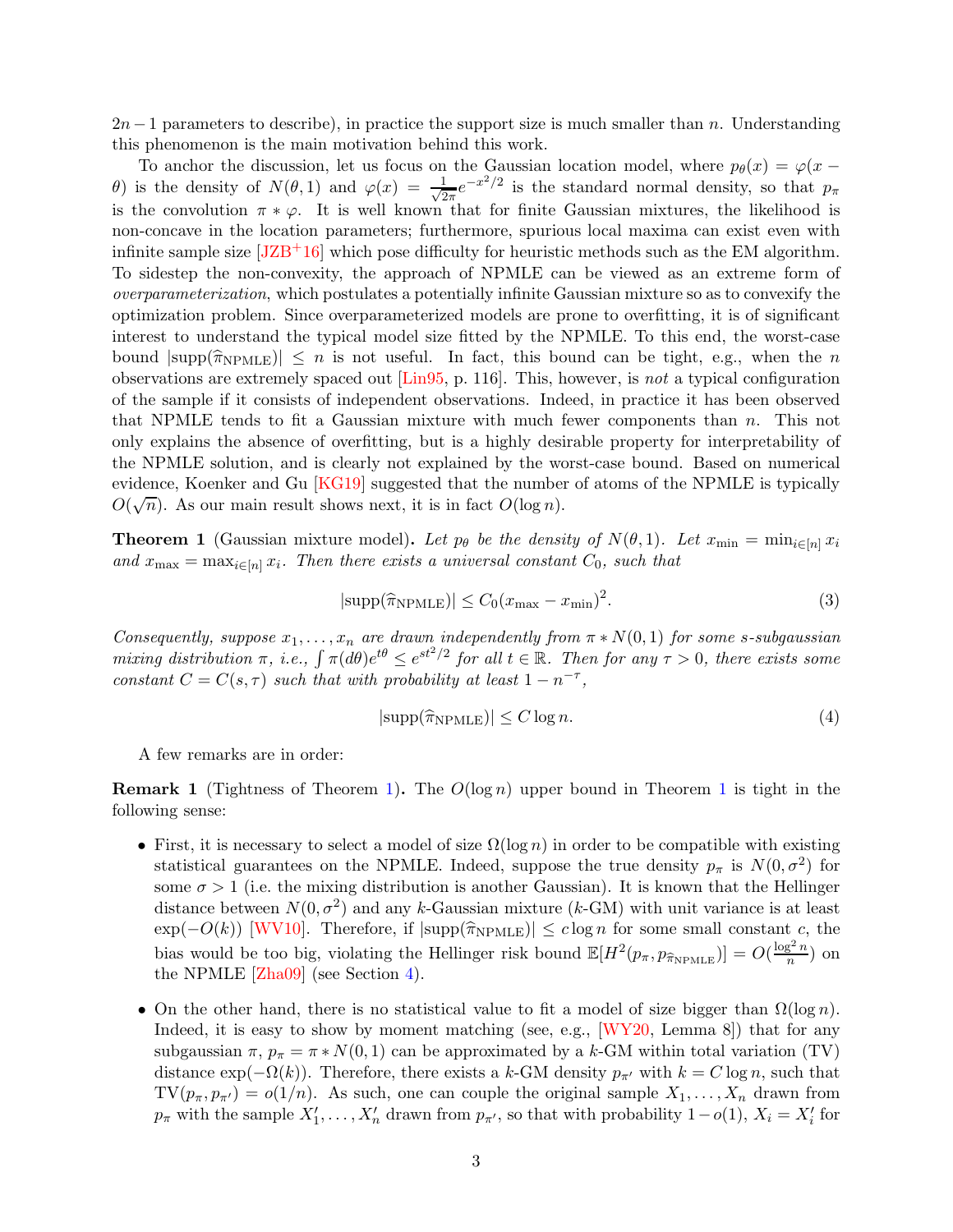all  $i = 1, \ldots, n$ . From this simulation perspective,  $p_{\pi'}$  is an equally plausible "ground truth" that explains the data, and hence, statistically speaking, there is no reason to fit a mixture model with more than  $C \log n$  components.

From the above two aspects, one can view  $\Theta(\log n)$  as the "effective dimension" of the Gaussian mixture model with subgaussian mixing distributions (i.e. each doubling of the sample size *unlocks* a new parameter of the model class). Thus it is a remarkable fact that NPMLE picks up the right model size without explicit model selection penalty. For this reason, we refer to the phenomenon described in Theorem [1](#page-2-0) as *self-regularization*. In order to further quantify self-regularization and determine what the correct model size is, we formalize a framework called the statistical degree in Section [5.1.](#page-13-1)

<span id="page-3-0"></span>Remark 2 (Poisson mixture). Using only classical results, one can get a glimpse of the selfregularization property of the NPMLE by considering the Poisson model. Suppose  $x_1, \ldots, x_n$  are drawn independently from a Poisson mixture for some subexponential mixing distribution on the mean parameter. Since the observations are non-negative integers, the number of distinct values of in the sample is at most  $x_{\text{max}} + 1$ , which is  $O(\log n)$  with probability  $1 - o(1)$  by a union bound. Thus the NPMLE for the Poisson mixture is  $O(\log n)$ -atomic with high probability, which is again the optimal model size. Clearly, this argument does not generalize to continuous distributions such as the Gaussian mixture model in which all observations are distinct with probability one. Nevertheless, the *range* of the data still grows logarithmically and Theorem [1](#page-2-0) shows that the number of atoms in the NPMLE can be bounded by the squared range.

**Remark 3** (Model selection and penalized MLE). Define the likelihood value of the best  $k$ -GM fit as

$$
L_{\text{opt}}(k) \triangleq \max_{\pi \in \mathcal{M}_k} \frac{1}{n} \sum_{i=1}^n \log p_{\pi}(x_i). \tag{5}
$$

Note that this is a non-convex optimization problem, since the likelihood is not concave in the location parameters. As  $k \to \infty$ ,  $L_{opt}(k)$  approaches the objective value of the (convex optimization) NPMLE [\(2\)](#page-1-2). Theorem [1](#page-2-0) shows that with high probability with respect to the randomness of the sample, the curve  $k \mapsto L_{opt}(k)$  *flattens* when k surpasses C log n for some constant C. This has the following immediate bearing on model selection. Various criteria (such as AIC or BIC  $[\text{Ler92}, \text{Ker00}]$  have been proposed for the mixture model: given a penalty function pen $(k)$  that strictly increases in  $k$ , select a model size by solving

$$
\max_{k=1,\dots,K} \left\{ L_{\text{opt}}(k) - \text{pen}(k) \right\}
$$

where K is a pre-defined maximal model size. Theorem [1](#page-2-0) shows that for Gaussian mixtures, regardless of the actual model size, there is no need to choose K bigger than  $C \log n$ , which also suggests  $K = C \log n$  a universal choice. It is shown in [\[Ler92,](#page-21-10) [Ker00\]](#page-20-7) that BIC (with pen(k) = k  $\frac{k}{2}$  log n) is consistent in estimating the order of the mixture model. Complementing this result, Theorem [1](#page-2-0) shows that regardless of the choice of penalty, any penalized MLE will not choose a model size bigger than  $C \log n$  with high probability.

Remark 4 (Comparison with shape-constrained estimation). The structure of the NPMLE is much less well understood for mixture models than for shape-constrained estimation. For example, for monotone density, the NPMLE (known as the Grenander estimator  $[Gre56]$ ) of a decreasing density on  $[0, 1]$  with n observations is known to be piecewise constant with at most n pieces. Denote by  $k_n$  by its number of pieces. Under appropriate conditions it is shown that in general  $k_n = O(n^{1/3})$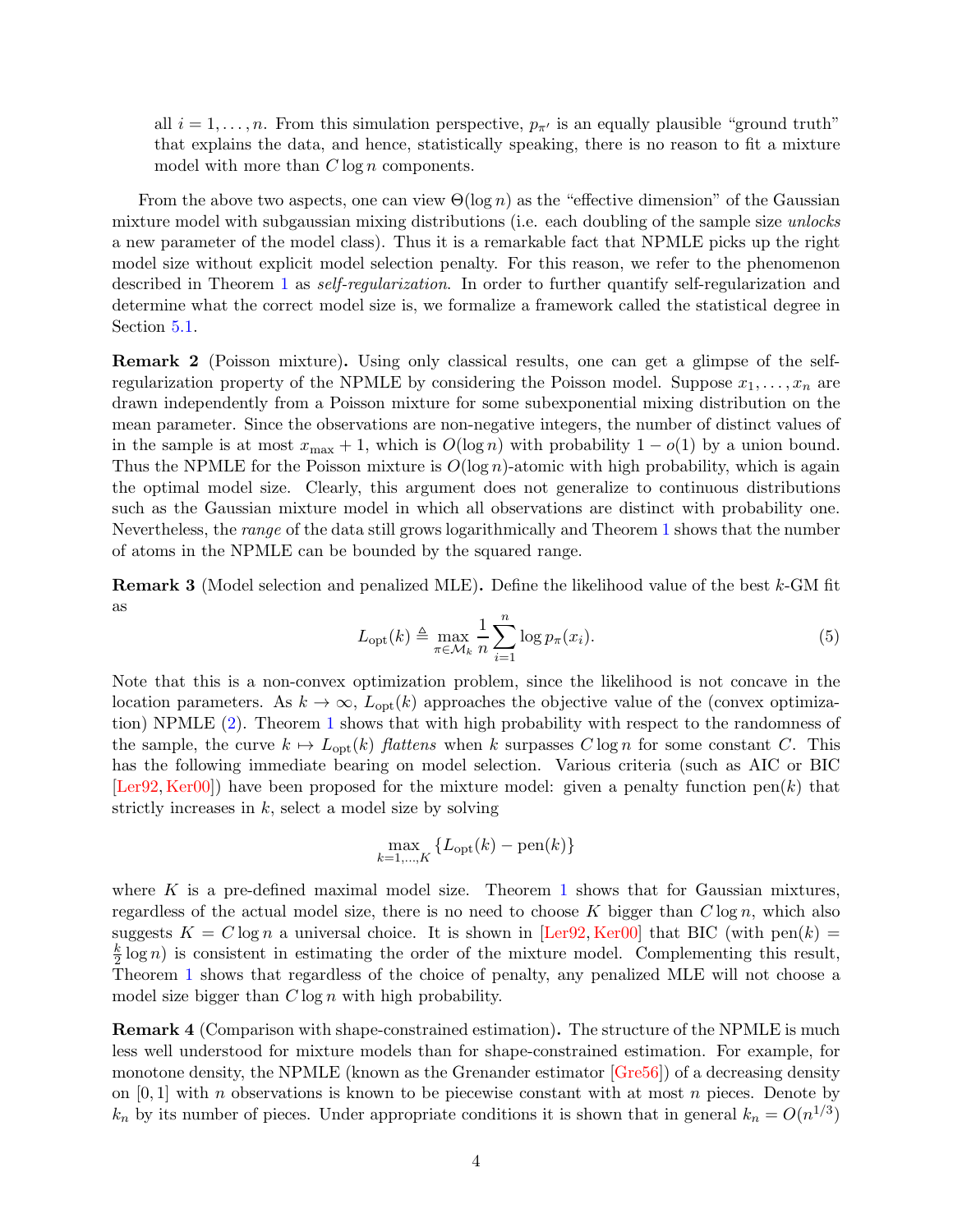with high probability [\[Gro11,](#page-20-8) Lemma 3.1]. In the special case where the data are drawn from the uniform distribution,  $k_n$  is asymptotically  $N(\log n, \log n)$  [\[GL93,](#page-20-9) Theorem 2]. These results are made possible thanks to an explicit characterization of the NPMLE in terms of empirical processes, a luxury we do not have in mixture models.

On the other hand, there is a clear analogy for the structural behavior of NPMLE for monotone density and mixture models: In the former, if the data are drawn from uniform distribution (onepiecewise constant), the NPMLE will fit a piecewise constant density with  $O(\log n)$  pieces; in the latter, if the data are drawn from a single Gaussian, the NPMLE will fit a Gaussian mixture with  $O(\log n)$  components. From this perspective one could say there is some mild overfitting in NPMLE; nevertheless, it is a modest (and fair) price to pay for being completely automatic and computationally attractive.

Theorem [1](#page-2-0) is further extended in Theorem [3](#page-6-0) to general exponential families, which shows that there is some degree of universality to the  $O(\log n)$  upper bound. As we will see in Section [2,](#page-5-0) bounding the number of atoms in NPMLE boils down to counting critical points of functions of the form  $F(\theta) = \sum_{i=1}^n w_i p_\theta(x_i)$ , where  $w_i$ 's are nonnegative weights. We accomplish this task using methods from complex analysis. Roughly speaking, the strategy is as follows: First, we localize the roots of  $F'$  in a compact interval, say  $[-r,r]$ . Then, we bound the number of zeros of  $F'$  in the complex disk of radius  $r$ , in terms of its maximal modulus on the complex disks. This leads to a deterministic upper bound, as a function of the sample, on the number of atoms of the NPMLE. Finally, we analyze the high-probability behavior of this upper bound when the sample consists of iid observations. We note that in the special case of Gaussian model, counting the number of critical points of  $F$  has been studied, independently, in the context of a seemingly unrelated information-theoretic problem [\[DYPS20\]](#page-19-7); see also Section [5.4.](#page-16-0)

Note that statistical guarantees on NPMLE, typically in terms of Hellinger risk of density estimation, have been obtained in [\[GvdV01,](#page-20-10)[GvdV07,](#page-20-11)[Zha09,](#page-22-0)[SG20\]](#page-21-4). These results follow the usual route of analyzing MLE using entropy numbers and only uses the zeroth order optimality condition, and therefore cannot produce any *structural* information on the optimizer such as the number of atoms. (For example, such analysis applies equally to  $\hat{\pi}_{NPMLE}$  convolved with an arbitrarily small Gaussian, which now has infinitely many atoms.) A structural result, such as Theorem [1,](#page-2-0) can only be obtained by "opening up the optimization blackbox", by examining the exact optimality conditions, as we indeed do below. In turn, a pleasant consequence of the self-regularizing property is a simpler proof of the statistical guarantee of the NPMLE in [\[Zha09\]](#page-22-0), by bootstrapping existing that of the (parametric) MLE for finite Gaussian mixtures [\[MM11\]](#page-21-11) to general mixtures.

The remainder of the paper is organized as follows: Section [2](#page-5-0) recalls the first-order optimality condition for the NPMLE. Following [\[Lin83b\]](#page-21-8), Section [3](#page-5-1) studies the NPMLE for mixtures of exponential family and bounds its number of atoms as well as analyzing its typical behavior. Section [4](#page-11-0) derives Hellinger risk bounds for the NPMLE in the Gaussian mixture model. Section [5](#page-13-0) concludes the paper by discussing the concept of "self-regularization", its ramifications and open problems.

Throughout the paper, we use standard asymptotic notations: For any sequences  $\{a_n\}$  and  $\{b_n\}$ of positive numbers, we write  $a_n \gtrsim b_n$  if  $a_n \geq cb_n$  holds for all n and some absolute constant  $c > 0$ ,  $a_n \lesssim b_n$  if  $a_n \gtrsim b_n$ , and  $a_n \gtrsim b_n$  if both  $a_n \gtrsim b_n$  and  $a_n \lesssim b_n$  hold; the notations  $O(\cdot)$ ,  $\Omega(\cdot)$ , and  $\Theta(\cdot)$  are similarly defined. We write  $a_n = o(b_n)$  or  $b_n = \omega(b_n)$  or  $a_n \ll b_n$  or  $b_n \gg a_n$  if  $a_n/b_n \to 0$ as  $n \to \infty$ .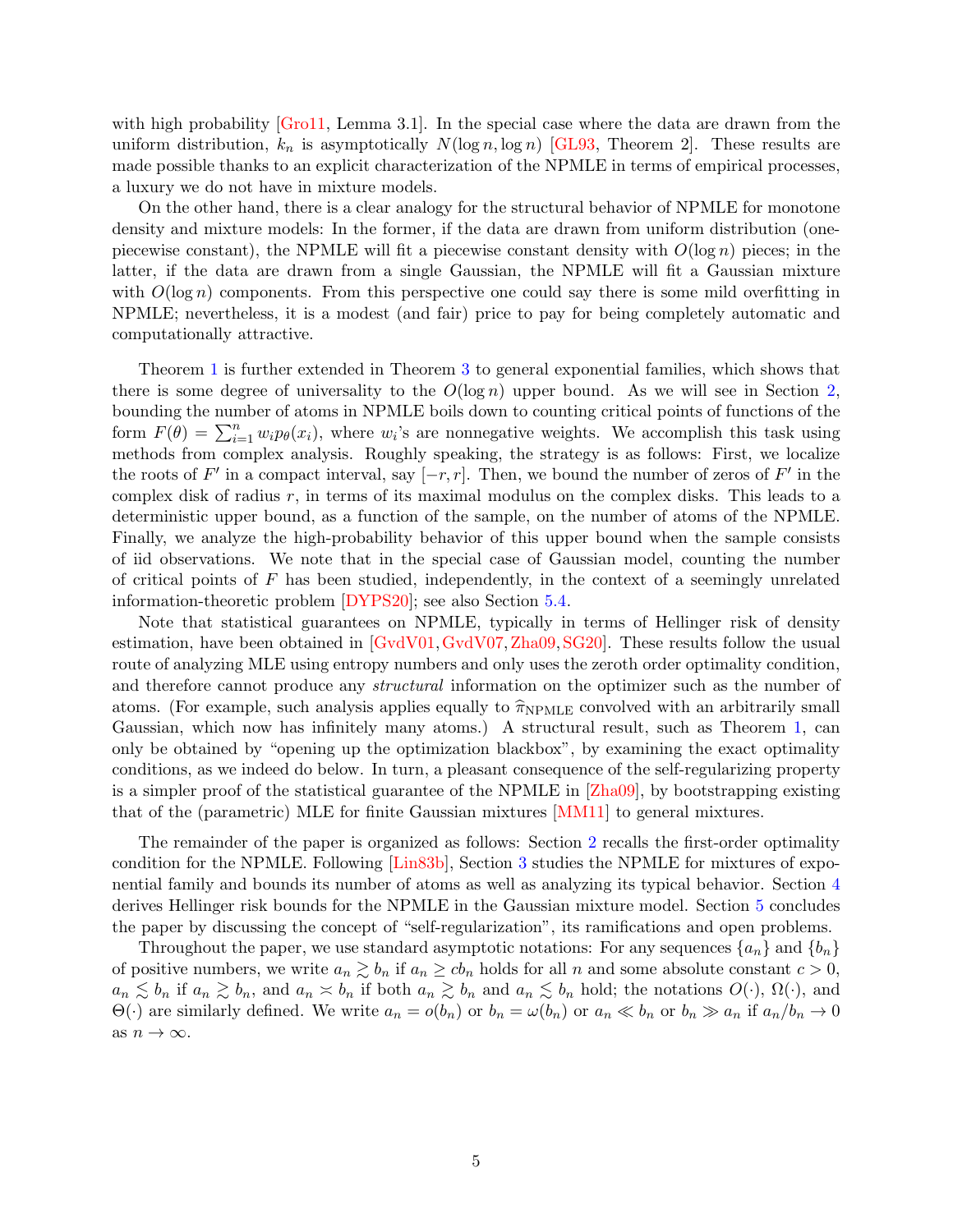### <span id="page-5-0"></span>2 Optimality condition

In this section we review the first-order optimality condition (both necessary and sufficient) for characterizing the NPMLE. Denote the objective function in [\(2\)](#page-1-2) by

$$
\ell(\pi) = \frac{1}{n} \sum_{i=1}^{n} \log p_{\pi}(x_i).
$$

Let  $\hat{\pi} = \hat{\pi}_{\text{NPMLE}}$ . Since  $\ell(\hat{\pi}) \geq \ell((1 - \epsilon)\hat{\pi} + \epsilon \delta_{\theta})$  for any  $\epsilon \in [0, 1]$  and any  $\theta \in \mathbb{R}$ , we arrive at the first-order optimality condition  $\frac{d}{d\epsilon}\ell((1-\epsilon)\hat{\pi}+\epsilon\delta_{\theta})\big|_{\epsilon=0} \leq 0$ , namely,<sup>[3](#page-5-2)</sup>

<span id="page-5-3"></span>
$$
D_{\widehat{\pi}}(\theta) \triangleq \frac{1}{n} \sum_{i=1}^{n} \frac{p_{\theta}(x_i)}{p_{\widehat{\pi}}(x_i)} \le 1, \quad \forall \theta \in \mathbb{R}.
$$
 (6)

Furthermore, averaging the LHS of [\(6\)](#page-5-3) over  $\hat{\pi}$  and using the definition of the mixture density in  $(1)$ , we have

$$
\int \widehat{\pi}(d\theta) D_{\widehat{\pi}}(\theta) = \frac{1}{n} \sum_{i=1}^{n} \frac{\int \widehat{\pi}(d\theta) p_{\theta}(x_i)}{p_{\widehat{\pi}}(x_i)} = 1.
$$

We conclude that

<span id="page-5-5"></span> $\text{supp}(\hat{\pi}) \subset \{\text{Global maximizers of } D_{\hat{\pi}}\}.$  (7)

In particular, the number of atoms of  $\hat{\pi}$  is at most the number of critical points of  $D_{\hat{\pi}}$ .

<span id="page-5-6"></span>Example 1 (Poisson mixture). As a concrete example, let us consider the Poisson model, where  $p_{\theta}(x) = \frac{\theta^x}{x!}$  $\frac{\theta^x}{x!}e^{-\theta}$  and  $x \in \mathbb{Z}_+$ . Thus

$$
\frac{d}{d\theta}D_{\widehat{\pi}}(\theta) = e^{-\theta} \left( \sum_{i=1}^n w_i (x_i \theta^{x_i-1} - \theta^{x_i}) \right),
$$

for some nonnegative weights  $\{w_i\}$ . Note that the quantity inside the parenthesis is a polynomial of θ of degree at most  $x_{\text{max}}$ . Therefore, the number of critical points of  $D_{\hat{\pi}}(\theta)$  and hence the number of atoms of  $\hat{\pi}_{\text{NPMLE}}$  are at most  $x_{\text{max}}$ . This result is first observed<sup>[4](#page-5-4)</sup> in [\[Sim76\]](#page-22-2), which slightly improves the bound  $x_{\text{max}} + 1$  in Remark [2.](#page-3-0) For other models, the first-order condition typically does not reduce to a polynomial equation.

### <span id="page-5-1"></span>3 Exponential families

Following [\[Lin83a,](#page-21-1) [Lin83b\]](#page-21-8), we consider the following exponential family. Let  $p_0$  be a base density (with respect to some dominating measure  $\mu$ ) on R, whose moment generating function (MGF) and cumulant generating function is defined as

$$
L(\theta) = \mathbb{E}_{X \sim p_0}[e^{\theta X}], \quad \kappa(\theta) = \log L(\theta), \tag{8}
$$

<span id="page-5-2"></span><sup>&</sup>lt;sup>3</sup>The condition [\(6\)](#page-5-3) is also sufficient for the global optimality of  $\hat{\pi}$ . Indeed, for any  $\pi$ , by the concavity of  $\ell$ , Jensen's inequality implies  $\ell(\hat{\pi}) - \ell(\pi) \geq \frac{1}{\epsilon} [\ell(\hat{\pi}) - \ell((1-\epsilon)\hat{\pi} + \epsilon \pi)]$  all  $\epsilon \in (0,1)$ . Sending  $\epsilon \to 0$  yields  $\ell(\hat{\pi}) - \ell(\pi) \geq$  $\frac{d}{d\epsilon}\ell((1-\epsilon)\widehat{\pi} + \epsilon \delta_{\theta})\Big|_{\epsilon=0} = 1 - \int \pi(d\theta)D_{\widehat{\pi}}(\theta) \geq 0.$ 

<span id="page-5-4"></span><sup>&</sup>lt;sup>4</sup>The derivation here differs slightly with the original argument of  $\text{[Sim76]}$  which treats the system of  $\{1, x, \ldots, x^k, e^x\}.$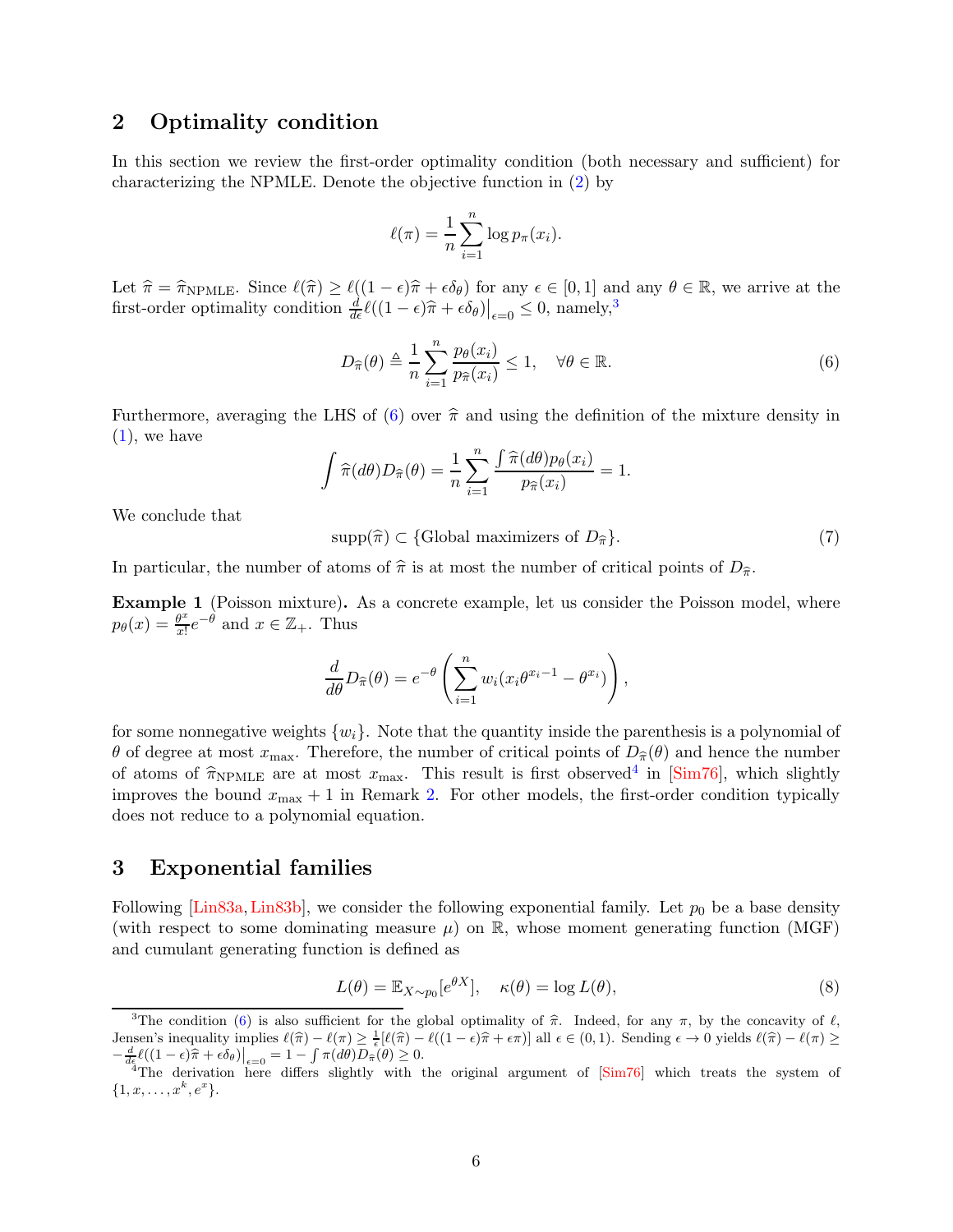and is assumed to be finite for all  $\theta \in (\underline{\theta}, \overline{\theta})$ , where  $\underline{\theta}, \overline{\theta} \in [-\infty, \infty]$ . Define the following exponential family of densities with natural parameter  $\theta$ :

$$
p_{\theta}(x) = \exp(\theta x - \kappa(\theta))p_0(x).
$$

Notable examples include:

- Gaussian location model  $N(\theta, s)$ :  $p_0 = N(0, 1), L(\theta) = e^{\frac{\theta^2}{2s}}$  and  $\kappa(\theta) = \frac{\theta^2}{2s}$  $rac{\theta^2}{2s}$ .
- Poisson model Poi $(e^{\theta})$ :  $p_0 = \text{Poi}(1), L(\theta) = \exp(e^{\theta} 1)$  and  $\kappa(\theta) = e^{\theta} 1$ .

We need the following facts on the MGF:

**Lemma 2.** *1.*  $L(\theta) > 0$  *for all*  $\theta \in \mathbb{R}$ *.* 

*2.* κ *is strictly convex and hence*

$$
\mu(\theta) \triangleq \kappa'(\theta) = \frac{L'(\theta)}{L(\theta)}
$$

*is strictly increasing in*  $\theta$ *. Furthermore, if the distribution*  $p_0$  *is fully supported on*  $\mathbb{R}$ *, then*  $\mu(\pm\infty) = \pm\infty$ .

*3.* L has an analytic extension on the strip  $\{z \in \mathbb{C} : \underline{\theta} < \Re(z) < \overline{\theta}\}$ . Furthermore, for each disk  $D(z_0, r)$  *contained in this strip, with*  $z_0 = x_0 + iy_0$ ,

$$
\sup_{z \in D(z_0, r)} |L(z)| \le \max\{L(x_0 - r), L(x_0 + r)\}\tag{9}
$$

*and*

$$
\sup_{z \in D(z_0,r)} |L'(z)| \le \inf_{\epsilon > 0} \frac{1}{\epsilon} \max\{L(x_0 - r - \epsilon), L(x_0 + r + \epsilon)\}.
$$
 (10)

Next we focus on continuous exponential families for which the NPMLE solution is known to be unique [\[LR93\]](#page-21-9). The following is a deterministic bound on the number of atoms of the NPMLE.

<span id="page-6-0"></span>**Theorem 3.** Fix  $x_{\min} \leq \min_{i \in [n]} x_i$  and  $x_{\max} \geq \max_{i \in [n]} x_i$ . Define  $\theta_{\min} = \mu^{-1}(x_{\min})$ ,  $\theta_{\max} =$  $\mu^{-1}(x_{\max}).$  Let  $r = \frac{\theta_{\max}-\theta_{\min}}{2}, a = \frac{x_{\max}-x_{\min}}{2}, and \underline{x}_0 = \frac{x_{\max}+x_{\min}}{2}$  $\frac{2+x_{\min}}{2}$ . Assume that  $x_{\min} \leq \mu(0) \leq$  $x_{\text{max}}$ *. For each*  $\delta > 0$  *such that*  $\delta < \frac{1}{5} \min{\theta_{\text{min}} - \underline{\theta}, \overline{\theta} - \theta_{\text{max}}\},$ 

$$
|\text{supp}(\widehat{\pi}_{\text{NPMLE}})| \le \frac{N_1}{\log \frac{2r+2\delta}{2r+\delta}}
$$

*where*

$$
N_1 = 2(a + |\mu(0)| + |x_0|)(|\theta|_{\max} + 2\delta) + \kappa_{\max} + \log \frac{|x|_{\max} + \frac{1}{\delta}}{\tau}
$$
  

$$
\tau = \max{\{\mu(\theta_{\max} + \delta) - x_{\max}, x_{\min} - \mu(\theta_{\min} - \delta)\}}
$$
  

$$
|\theta|_{\max} = \max{\{\theta_{\max}, -\theta_{\min}\}}
$$
  

$$
|x|_{\max} = \max{x_{\max}, -x_{\min}\}
$$
  

$$
\kappa_{\max} = \kappa(\theta_{\min} - 3\delta) \vee \kappa(\theta_{\max} + 3\delta).
$$

**Remark 5.** Roughly speaking, by choosing  $\delta \approx r$ , Theorem [3](#page-6-0) shows that  $|\text{supp}(\hat{\pi}_{\text{NPMLE}})| \lesssim$  $|\theta|_{\text{max}}a + \kappa_{\text{max}}.$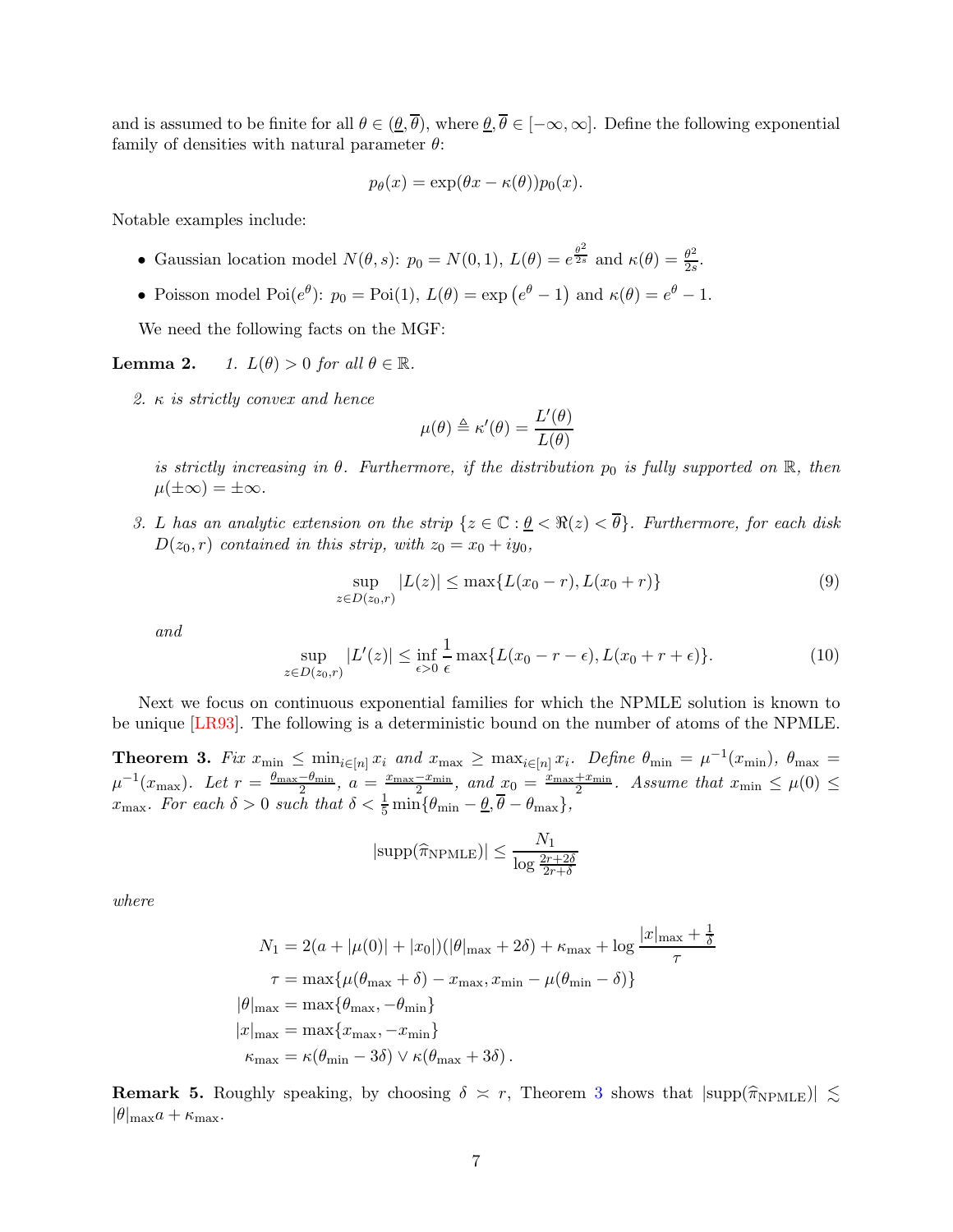*Proof.* Starting from [\(7\)](#page-5-5), we bound the number of critical points of the following function

<span id="page-7-1"></span>
$$
F(\theta) \triangleq \sum_{i=1}^{n} w_i \frac{p_\theta}{p_0}(x_i) = \sum_{i=1}^{n} w_i \exp(\theta x_i - \kappa(\theta)),
$$
\n(11)

where  $\sum_{i=1}^{n} w_i = 1$  and  $w_i = c \frac{p_0(x_i)}{p_{\widehat{\pi}}(x_i)}$  $\frac{p_0(x_i)}{p_{\hat{\pi}}(x_i)}$  and c is the normalization constant. Then

$$
F'(\theta) = \sum_{i=1}^{n} w_i \exp(\theta x_i - \kappa(\theta)) [x_i - \mu(\theta)],
$$

Since  $\mu = \kappa' = \frac{L'}{L}$  $\frac{L'}{L}$  and  $L(\theta)$  has no real roots (Lemma 2), we conclude that the critical points of  $F(\theta)$  are the real roots of the following function:

<span id="page-7-0"></span>
$$
G(\theta) \triangleq \sum_{i=1}^{n} w_i \exp(\theta x_i) [x_i L(\theta) - L'(\theta)].
$$
\n(12)

We first notice that all real roots of G should be on  $[\theta_{\min}, \theta_{\max}]$ . Indeed, by the strict monotonicity of  $\mu$ , we have  $G(\theta) > 0$  for  $\theta > \theta_{\text{max}}$  and  $G(\theta) < 0$  for  $\theta < \theta_{\text{min}}$ .

Next, let us extend definition  $(12)$  to a complex argument z and modify the function by introducing:

$$
g(z) = G(z + \theta_0)e^{-(z + \theta_0)x_0} = \mathbb{E}[e^{(z + \theta_0)(Y - x_0)}(YL(z + \theta_0) - L'(z + \theta_0))], \qquad z \in \mathbb{C}
$$

where  $\theta_0 = \frac{\theta_{\min} + \theta_{\max}}{2}$  $rac{+\theta_{\text{max}}}{2}$  and  $x_0 = \frac{x_{\text{min}} + x_{\text{max}}}{2}$  $\frac{1+x_{\text{max}}}{2}$ , and  $\mathbb{P}[Y=x_i] = w_i$ . Note that the number of zeros of g in  $z \in [-r, r]$  is the same as the total number of real zeros of G. We will overbound this quantity by counting all zeros of g in a disk of radius r on  $\mathbb{C}$ . To that end, we define  $M_q(\rho) \triangleq \sup\{|g(z)|$ :  $|z| \leq \rho$ . We next fix  $\delta_4 > \delta_3 > \delta_2 > 0$  such that  $\theta_{\text{max}} + \delta_4 < \overline{\theta}$  and  $\theta_{\text{min}} - \delta_4 > \underline{\theta}$ . Set  $r_2 = r + \delta_2$ and  $r_1 = r + \delta_3$ . On one hand, since  $\mu(\theta_{\text{max}}) = x_{\text{max}}$  and  $\mu(\theta_{\text{min}}) = x_{\text{min}}$ , we have

$$
M_g(r_2) \ge |g(r_2)| = |G(\theta_{\max} + \delta_2)|e^{-x_0(r_2 + \theta_0)} \ge e^{-a(|\theta|_{\max} + \delta_2) - x_0(\theta_{\max} + \delta_2)} (\mu(\theta_{\max} + \delta_2) - x_{\max}) \cdot L(\theta_{\max} + \delta_2)
$$

and similarly

$$
M_g(r_2) \ge |g(-r_2)| = |G(\theta_{\min} - \delta_2)|e^{-x_0(-r_2 + \theta_0)} \ge e^{-a(|\theta|_{\max} + \delta_2) - x_0(\theta_{\min} - \delta_2)}(x_{\min} - \mu(\theta_{\min} - \delta_2)) \cdot L(\theta_{\min} - \delta_2)
$$

By the convexity of  $\kappa$  we have  $\kappa(\theta_{\text{max}} + \delta_2) \geq (\theta_{\text{max}} + \delta_2)\mu(0)$  and  $\kappa(\theta_{\text{min}} - \delta_2) \geq (\theta_{\text{min}} - \delta_2)\mu(0)$ . Defining  $\tau = \max(\mu(\theta_{\text{max}} + \delta_2) - x_{\text{max}}, x_{\text{min}} - \mu(\theta_{\text{min}} - \delta_2))$ , we thus obtain

$$
M_g(r_2) \ge e^{-(a+|\mu(0)|)(|\theta|_{\max} + \delta_2) - |x_0||\theta|_{\max}} \tau.
$$
\n(13)

On the other hand, by Lemma 2 we have

$$
\sup_{|z| \le r_1} |L'(\theta_0 + z)| \le \frac{1}{\delta_4 - \delta_3} \sup_{|z| \le r_1 + \delta_4} |L(\theta_0 + z)| = \frac{1}{\delta_4 - \delta_3} L_4, \quad L_4 \triangleq L(\theta_{\min} - \delta_4) \vee L(\theta_{\max} + \delta_4)
$$

Since  $\sup_{|z| \le r_1} |L(z)| \le L(\theta_{\min} - \delta_3) \vee L(\theta_{\max} + \delta_3) \le L_4$  we conclude

$$
M_g(r_1) \le e^{a(|\theta|_{\max} + \delta_3)} \left( |x|_{\max} + \frac{1}{\delta_4 - \delta_3} \right) L_4 \tag{14}
$$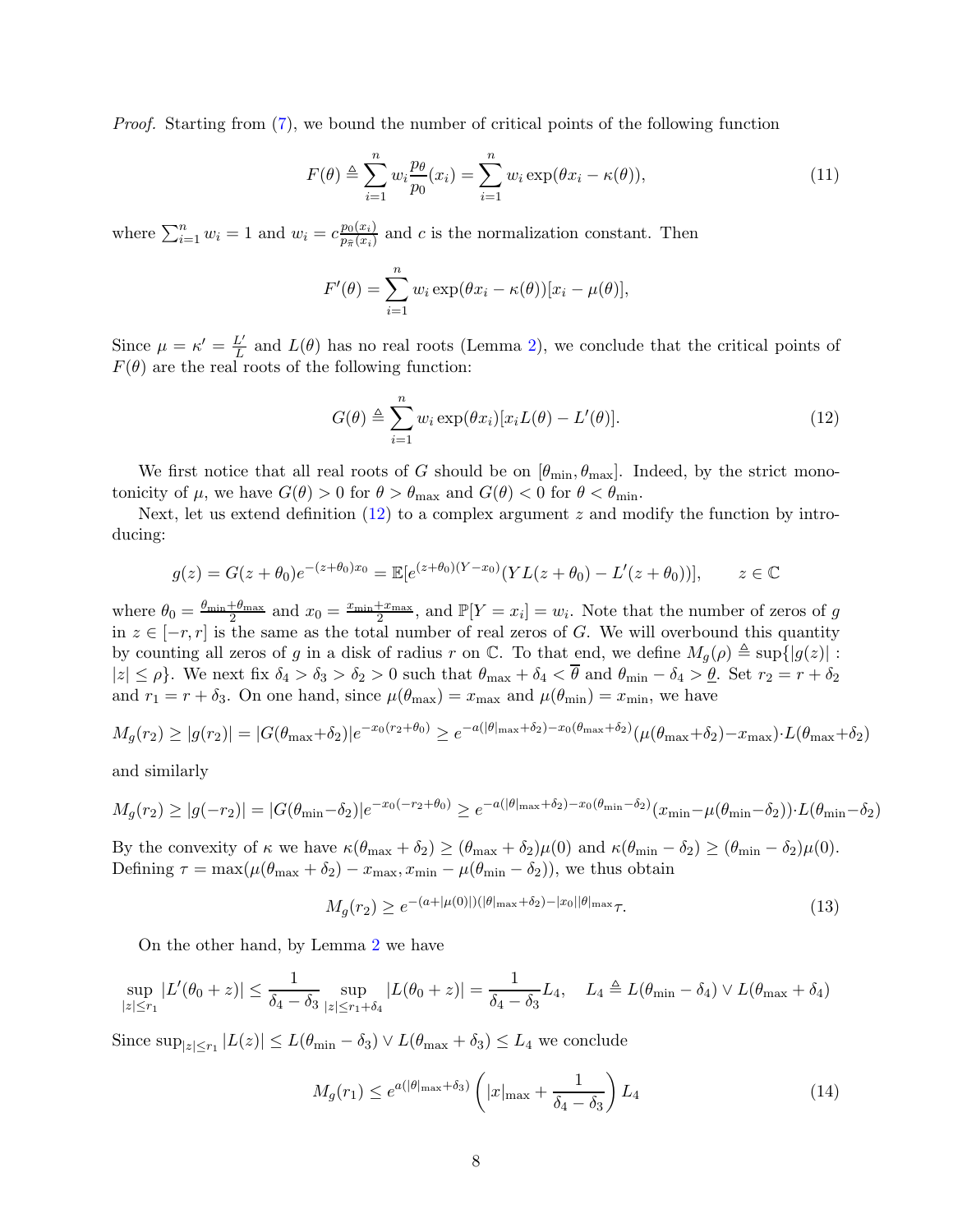Now setting  $\delta_4 = 3\delta, \delta_3 = 2\delta, \delta_2 = \delta$  we get

$$
\log \frac{M_g(r_1)}{M_g(r_2)} \le N_1.
$$

The result then follows by the following lemma after also simplifying

$$
\frac{r_1^2 + r_2r}{r_1(r_2 + r)} \ge \frac{r_1 + r}{r_2 + r} = \frac{2r + 2\delta}{2r + \delta}.
$$

<span id="page-8-4"></span>**Lemma 4.** Let f be a non-zero holomorphic function on a disk of radius  $r_1$ . Let  $n_f(r) \triangleq |\{z : f\}|\$  $|z| \leq r, f(z) = 0$ } and  $M_f(r) \triangleq \sup_{|z| \leq r} |f(z)|$ *. For any*  $r < r_2 < r_1$  we have

$$
n_f(r) \le \frac{1}{\log \frac{r_1^2 + r_2r}{r_1(r_2+r)}} \log \frac{M_f(r_1)}{M_f(r_2)}.
$$

*This bound is achieved by*  $f(z) = \left(\frac{r-z}{1-rz}\right)^n$ .

*Proof.* Without loss of generality we assume  $r_1 = 1$ . If  $M_f(1) = \infty$  then there is nothing to prove. Otherwise, the bound is equivalent to showing

<span id="page-8-3"></span>
$$
M_f(r_2) \le M_f(1)C(r,r_2)^{-n_f(r)}, \qquad C(r,r_2) \triangleq \frac{1+r_2r}{r_2+r} > 1 \tag{15}
$$

which means that every zero inside rD reduces the magnitude of f on the boundary of  $r_2D$  by a factor C. To show this, let us denote by  $\{a_i\}$  the list of  $n = n_f(r)$  zeros of f inside rD (with multiplicity). Thus we can write

<span id="page-8-2"></span>
$$
f(z) = g(z) \prod_{i=1}^{n} B_{a_i}(z) ,
$$
 (16)

where  $B_a(z) \triangleq \frac{|a|}{a} \frac{a-z}{1-\bar{a}z}$  $\frac{a-z}{1-\overline{a}z}$  is the Blaschke factor, and  $g(z)$  is holomorphic on D (and has no zeros in the closed disk of radius r, but this is not going to be used below). Let us show that for any  $|z| \le r_2$ and  $|a| < r_2$  we have

<span id="page-8-1"></span>
$$
|B_a(z)| \le \frac{|a| + r_2}{1 + |a|r_2} \,. \tag{17}
$$

Indeed, by the maximum principle it is sufficient to consider  $z = r_2 e^{i\phi}, \phi \in [0, 2\pi)$  and by rotating the disk, we can also assume  $a > 0$ . Then

<span id="page-8-0"></span>
$$
|B_a(r_2 e^{i\phi})|^2 = \frac{(a - r_2 \cos \phi)^2 + r_2^2 \sin^2 \phi}{(1 - ar_2 \cos \phi)^2 + a^2 r_2^2 \sin^2 \phi} = \frac{a^2 + r_2^2 - 2ar_2 \cos \phi}{1 + a^2 r_2^2 - 2ar_2 \cos \phi}.
$$
 (18)

Since  $a^2 + r_2^2 < 1 + a^2r_2^2$  we find that [\(18\)](#page-8-0) is maximized at  $\phi = \pi$ , thus proving [\(17\)](#page-8-1). Furthermore, from [\(18\)](#page-8-0) applied with  $r_2 = 1$  we also note that  $|B_a(z)| = 1$  whenever  $|z| = 1$ , which via [\(16\)](#page-8-2) implies  $M_q(1) = M_f(1)$ .

Finally, from [\(16\)](#page-8-2)-[\(17\)](#page-8-1) and the fact that  $|g(z)| \leq M_f(1)$  for all  $z \in D$  we conclude that for any  $|z| \leq r_2$  we have

$$
|f(z)| \le M_f(1) \prod_{i=1}^n \frac{|a_i| + r_2}{1 + |a_i|r_2}.
$$

This concludes the proof of [\(15\)](#page-8-3) after noticing that each factor is upper bounded by  $\frac{1}{C(r,r_2)}$ .  $\Box$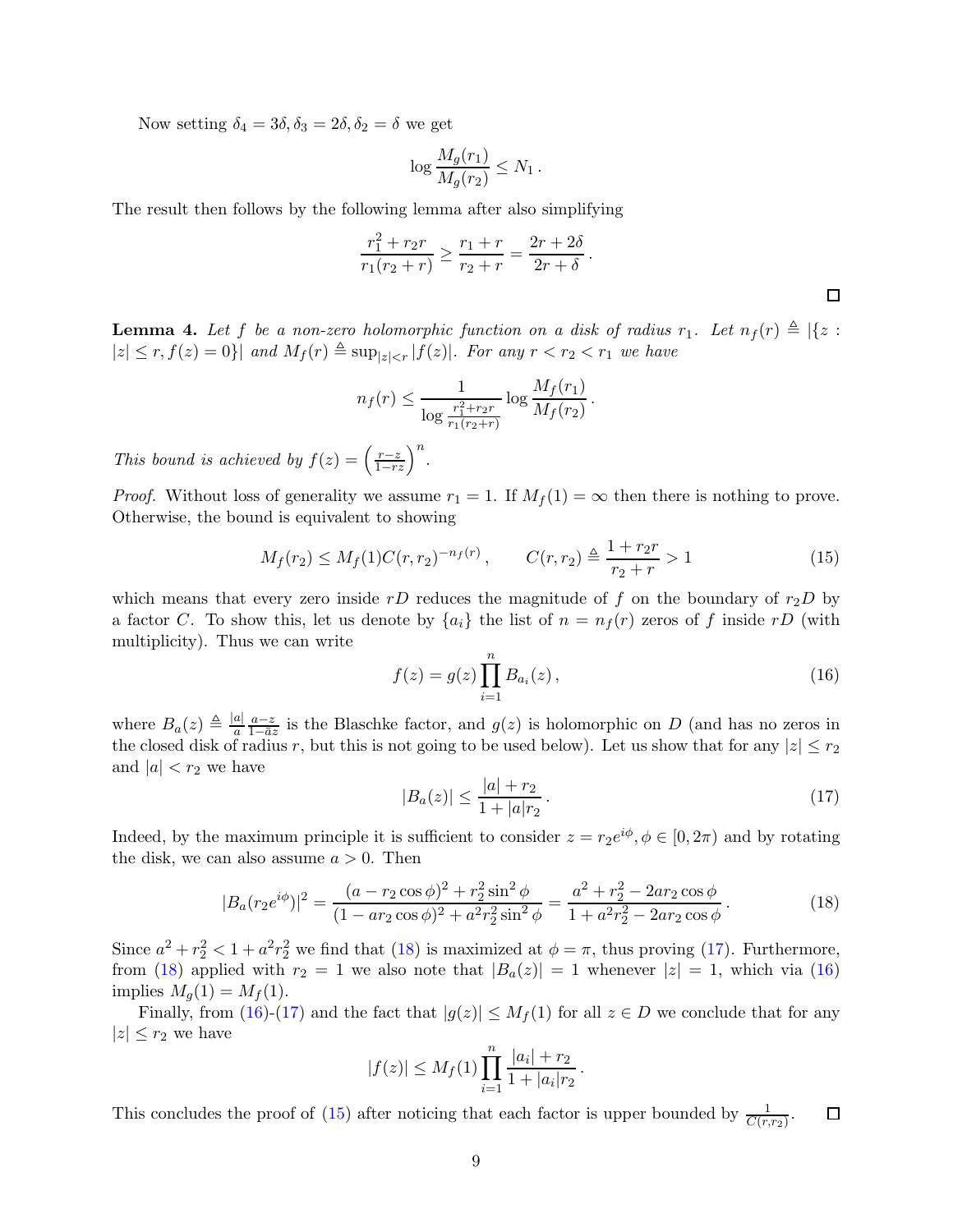As an application of Theorem [3,](#page-6-0) we now prove Theorem [1](#page-2-0) for Gaussian location mixtures.

*Proof.* Choose  $x_{\text{max}} = \max_{i \in [n]} x_i$  and  $x_{\text{min}} = \min_{i \in [n]} x_i$ . Recall that  $p_\theta$  denote the density of  $N(\theta, 1)$ . In this model, we have  $\underline{\theta} = -\infty$ ,  $\overline{\theta} = \infty$ ,  $\kappa(\theta) = \theta^2/2$  and  $\mu(\theta) = \theta$ . Thus  $\theta_{\min} = x_{\min}$ ,  $\theta_{\text{max}}=x_{\text{max}}, r=a=\frac{1}{2}$  $\frac{1}{2}(x_{\text{max}} - x_{\text{min}}), \tau = \delta$ . Conveniently, note that for *location family*, we have the following translation invariance: Let  $T_x(\pi)$  denote the pushforward of  $\pi$  under the translation  $\cdot + x$ . Then  $\hat{\pi}_{NPMLE}(x_1 + x, \ldots, x_n + x) = T_x(\hat{\pi}_{NPMLE}(x_1, \ldots, x_n))$ . Therefore, without loss of generality, we can assume  $x_{\min} = -r \leq 0 \leq x_{\max} = r$ , so that  $x_0 = 0$  and  $|x|_{\max} = r$ .

Choosing  $\delta = r$  yields [\(3\)](#page-2-1). Finally, the high-probability statement follows from  $\mathbb{P}[|x_i| \geq \tau] \leq$  $\exp(-c\tau^2)$  for some constant c and a union bound.

The examples of Gaussian and Poisson models (Theorem [1](#page-2-0) and Example [1\)](#page-5-6) seem to suggest that NPMLE is always  $O(\log n)$ -atomic with high probability. Indeed, there is some degree of universality to this bound, as the following result shows. The extra condition we impose essentially says that the tail probability  $\mathbb{P}_0\{|X|\geq a\}$  behaves as  $\exp(-a^c)$  for some  $c>1$ . For notational convenience, we will assume that the base measure  $p_0$  is symmetric around zero.

<span id="page-9-0"></span>**Theorem 5.** *Fix*  $2 < K_0 \leq K_1$  *and*  $\theta_0, b, \beta > 0$ *. Then there exist*  $n_0, C$  *depending on*  $(K_0, K_1, \beta, b)$ *with the following property. Consider any density*  $p_0$  *symmetric around zero whose log-MGF satisfies* 

<span id="page-9-1"></span>
$$
K_0 \kappa(\theta) \le \kappa(2\theta) \le K_1 \kappa(\theta) \qquad \forall |\theta| > \theta_0.
$$
\n<sup>(19)</sup>

Let  $x_1, \ldots, x_n \stackrel{i.i.d.}{\sim} p_{\pi}$  for some mixing distribution  $\pi$  supported on the interval  $[-b, b]$ . Then for all  $n \geq n_0$ , with probability  $1 - 2n^{-\beta}$ ,  $\widehat{\pi}_{\text{NPMLE}}$  *has at most*  $C \log n$  *atoms.* 

**Remark 6.** Theorem [5](#page-9-0) shows that the Gaussian tail is not essential for the  $O(\log n)$  result to hold. In fact, consider any smooth density  $p_0$  such that  $-\log p_0(x) \approx |x|^{\alpha}$  for  $\alpha > 1$ . Then by saddle-point approximation we have  $\kappa(\theta) \approx \theta^{\alpha/(\alpha-1)}$  as  $\theta \to \infty$ , which satisfies [\(19\)](#page-9-1).

On the other hand, compactly supported families are excluded since for those distributions  $\kappa(\theta)$  is asymptotically linear (with a slope given by the essential supremum of  $p_0$ ) as  $\theta \to \infty$ . Furthermore, exponential tails are also excluded. This is directly related to the open problem with mixtures of exponential distributions which will be discussed in Section [5.2.](#page-14-0)

*Proof of Theorem [5.](#page-9-0)* We start by establishing properties of  $\kappa(\cdot)$  and  $\mu(\cdot)$  implied by conditions of the theorem. Under the symmetry assumption of  $p_0$ ,  $\kappa(\theta)$  is an even convex function with  $\kappa(\theta) \geq \kappa(0) = 0$  and  $\mu(0) = 0$ . From the convexity of  $\kappa$  we get for any  $\theta > 0$ 

<span id="page-9-2"></span>
$$
\kappa(\theta) \le \kappa(\theta/2) + \frac{\theta}{2}\mu(\theta)
$$

$$
\kappa(2\theta) \ge \kappa(\theta) + \theta\mu(\theta)
$$

And thus, for  $\theta > \theta_0$  we get

$$
\mu(\theta)\theta \ge C_0 \kappa(\theta), \quad C_0 = 2\frac{K_0 - 1}{K_0} > 1
$$
\n(20)

$$
\mu(\theta)\theta \le C_1 \kappa(\theta), \quad C_1 = K_1 - 1 > 0 \tag{21}
$$

Clearly, also,  $\mu(\theta) \to \infty$  as  $\theta \to \infty$  and hence  $p_0$  is supported on the whole of R. Thus we have  $\underline{\theta} = -\infty$  and  $\theta = \infty$ .

Define the rate function for  $a > 0$ :

<span id="page-9-3"></span>
$$
E(a) \triangleq \sup_{\theta > 0} a\theta - \kappa(\theta),
$$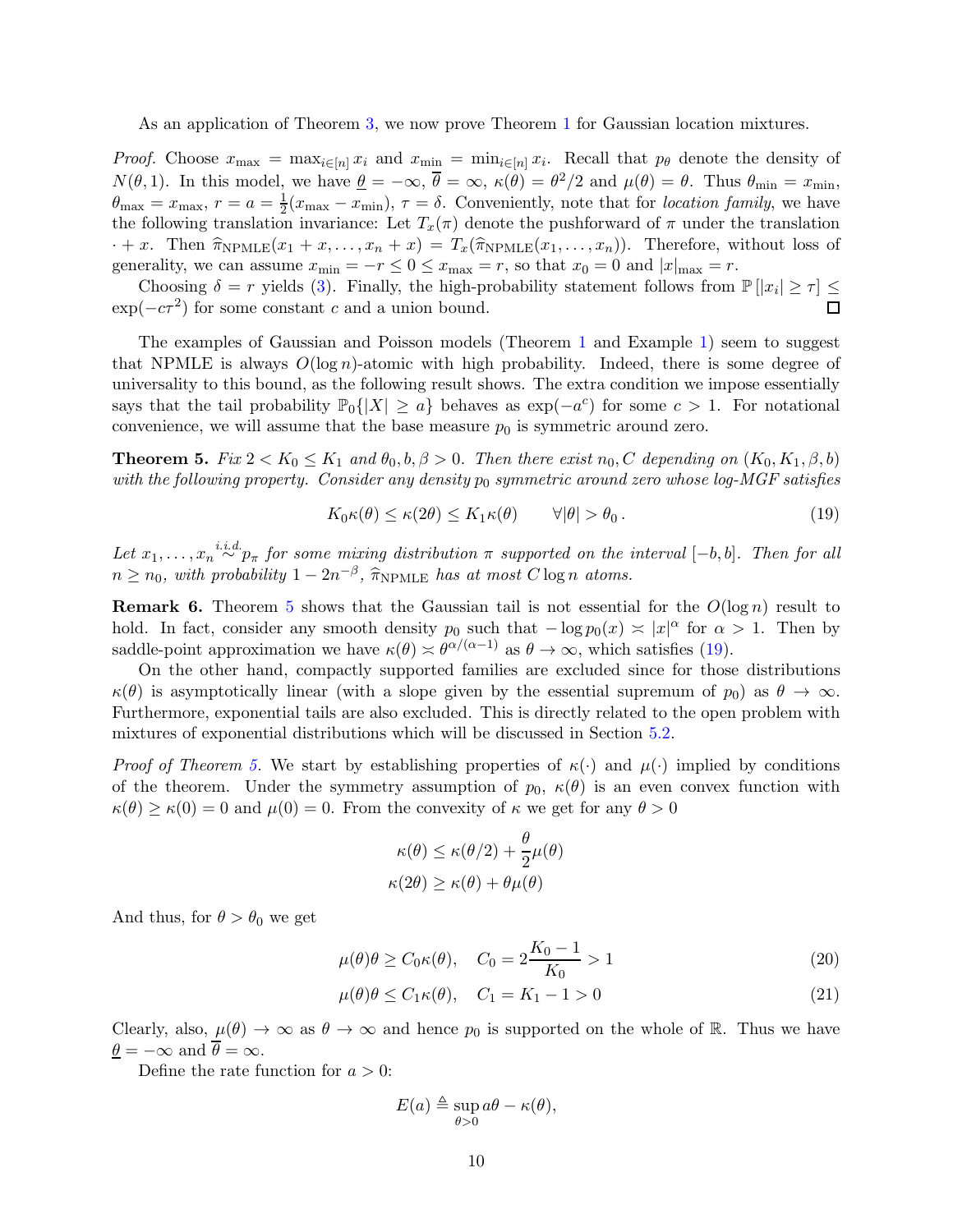which is achieved at  $\theta = \rho \triangleq \mu^{-1}(a)$ , so that  $E(a) = a\rho - \kappa(\rho)$ . From [\(20\)](#page-9-2)-[\(21\)](#page-9-3) (noting  $C_0 > 1$ ) we conclude that as  $a \to \infty$  (and hence  $\rho \to \infty$ ) we get:

<span id="page-10-1"></span>
$$
E(a) \asymp a\rho \asymp \kappa(\rho) \tag{22}
$$

We need to establish one more consequence of [\(19\)](#page-9-1). Namely, there exists  $\theta'_0 > 0$  and  $m_0 \in \mathbb{N}$ such that for any  $\theta_1 > \theta'_0$  there exists  $\theta^* \in [\theta_1, 2^{m_0-1}\theta_1]$  such that

<span id="page-10-0"></span>
$$
\mu(2\theta^*) - \mu(\theta^*) > 1.
$$
\n(23)

To show this, we select  $m_0 > \log_2 \frac{4(K_0-1)}{K_0-2}$  $\frac{(K_0-1)}{K_0-2}$  and  $\theta'_0 \ge \theta_0$  so large that  $\mu(\theta'_0) \ge \frac{4m_0}{K_0-2}$  $\frac{4m_0}{K_0-2}$ . Now suppose (for the sake of contradiction) that for all  $\theta \in [\theta_1, 2^{m_0-1}\theta_1]$  we have

$$
\mu(2\theta) - \mu(\theta) \leq 1.
$$

Denoting  $\theta_2 \triangleq 2^{m_0}\theta_1$ , applying the above inequality repeatedly yields  $\mu(\theta_2) \leq \mu(\theta_1) + m_0$ . Consequently, from the convexity of  $\kappa$  we have

$$
\kappa(\theta_2) \leq \kappa(\theta_1) + (2^{m_0} - 1)\theta_1(\mu(\theta_1) + m_0).
$$

On the other hand,

$$
\kappa(\theta_2/2) \ge \kappa(\theta_1) + (2^{m_0-1} - \theta_1)\mu(\theta_1).
$$

Taking the ratio of these, we get from [\(19\)](#page-9-1):

$$
\kappa(\theta_1) + (2^{m_0} - 1)\theta_1(\mu(\theta_1) + m_0) \geq K_0 \left( \kappa(\theta_1) + (2^{m_0-1} - 1)\theta_1 \mu(\theta_1) \right) .
$$

Rearranging terms we arrive at

$$
2^{m_0} \theta_1 \left( \left( \frac{K_0}{2} - 1 \right) \mu(\theta_1) - m_0 \right) \leq (\theta_1 \mu(\theta_1) - \kappa(\theta_1)) (K_0 - 1) - \theta_1 m_0.
$$

Dropping all negative terms on the right, and noticing that by the choice of  $\theta'_0$  we have  $(\frac{K_0}{2} 1)\mu(\theta_1) - m_0 \ge \frac{1}{2}(\frac{K_0}{2} - 1)\mu(\theta_1)$ , we conclude

$$
2^{m_0} \frac{1}{2} \left( \frac{K_0}{2} - 1 \right) \theta_1 \mu(\theta_1) \le (K_0 - 1) \theta_1 \mu(\theta_1).
$$

By the choice of  $m_0$ , however, this is impossible. Hence, there must exist  $\theta^*$  satisfying [\(23\)](#page-10-0).

Having established [\(22\)](#page-10-1) and [\(23\)](#page-10-0) we proceed to the proof of the theorem. Let  $X \sim p_{\pi}$ . By the Chernoff bound, for any  $\theta > 0$ ,  $\mathbb{P}[X \ge a] \le e^{-\theta a} \mathbb{E}[e^{\theta X}]$ . Here

$$
\mathbb{E}[e^{\theta X}] = \int \pi(d\theta') \int dx p_0(x) e^{(\theta' + \theta)x - \kappa(\theta')} = \int \pi(d\theta') \frac{L(\theta' + \theta)}{L(\theta')} \le L(\theta + b),
$$

where the last inequality follows from the fact that L is an even function lower bounded by  $L(0) = 1$ , and  $L(\theta' + \theta) \le L(\theta + b)$  for any  $\theta > 0$  and  $\theta' \in [-b, b]$ . Optimizing over  $\theta$  we set  $\theta = \rho - b$  and obtain  $\mathbb{P}[X \ge a] \le e^{ab - E(a)}$ , provided that  $\rho > b$ .

Since we aim to apply Theorem [3,](#page-6-0) we need to choose  $x_{\text{max}}$  and  $x_{\text{min}}$ . We set them as follows. First we set  $\theta_1$  so that  $a_1 = \mu(\theta_1)$  verifies  $E(a_1) - a_1b = (1 + \beta) \log n$ . Note that as  $n \to \infty$  we have  $a_1, \theta_1 \to \infty$ . In the sequel, we assume that n is so large that  $\theta_1 > \theta'_0$  and  $\theta_1 > b$ . Notice that from [\(22\)](#page-10-1) we have  $E(a_1) \gg a_1$  and hence

$$
E(a_1) \simeq \theta_1 a_1 \simeq \kappa(\theta_1) \simeq \log n. \tag{24}
$$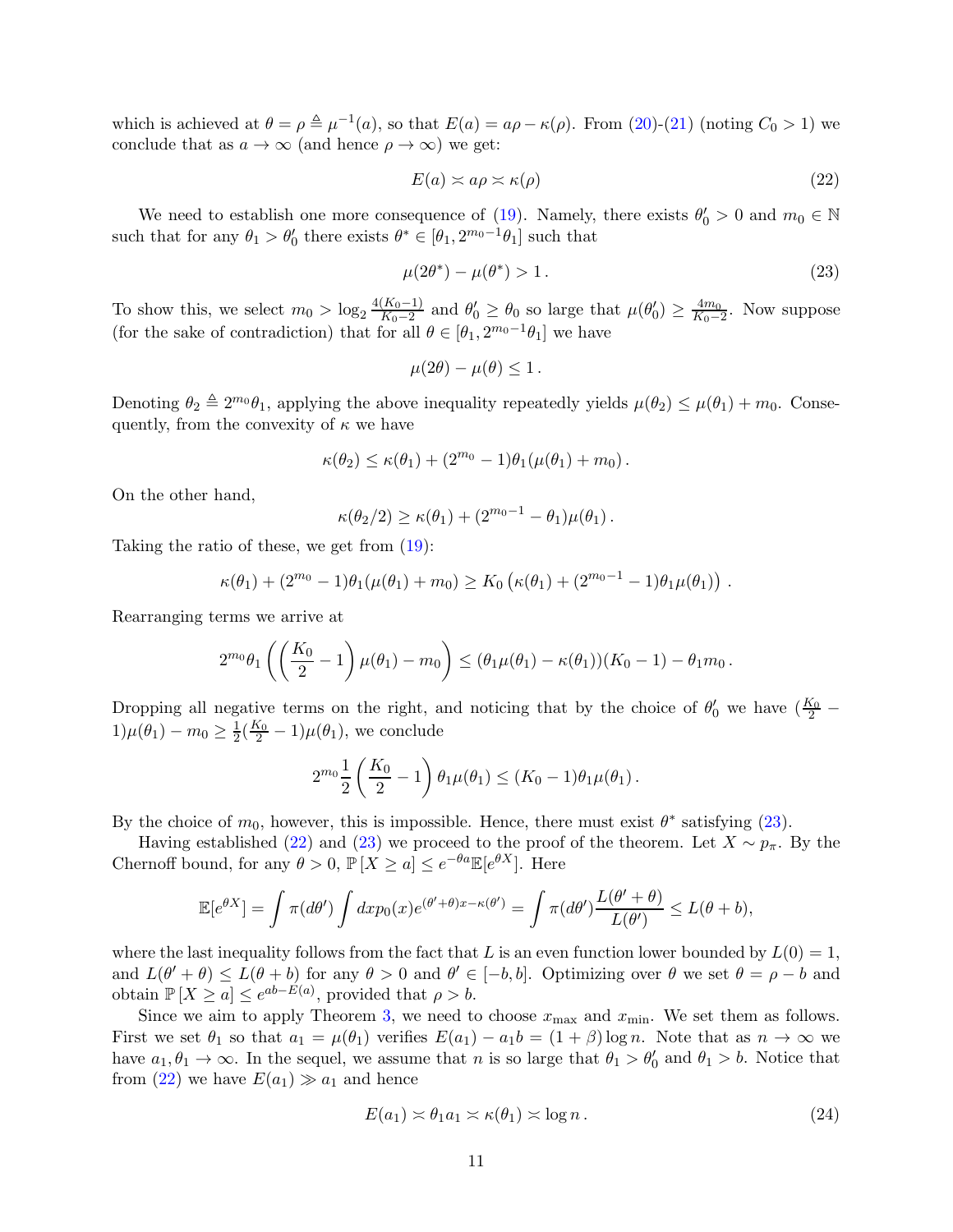Next, having selected  $\theta_1$  we use [\(23\)](#page-10-0) to select  $\theta_{\text{max}} = \theta^*$ . We set  $x_{\text{max}} = \mu(\theta_{\text{max}})$  and  $x_{\text{min}} =$  $-x_{\text{max}}, \theta_{\text{min}} = -\theta_{\text{max}}$ , so that  $x_0 = (x_{\text{min}}+x_{\text{max}})/2 = 0$ . Then we have  $\mathbb{P}[X \geq x_{\text{max}}] \leq \mathbb{P}[X \geq a_1] \leq$  $n^{-(1+\beta)}$ . Similarly,  $\mathbb{P}[X \leq -x_{\min}] \leq n^{-(1+\beta)}$ . By the union bound this implies that with probability at least  $1 - 2n^{-\beta}$ , we have  $x_{\min} \leq \min_i x_i \leq \max_i x_i \leq x_{\max}$ . Now we apply Theorem [3](#page-6-0) with  $\delta = 2\theta_{\text{max}}$ , obtaining

<span id="page-11-1"></span>
$$
|\text{supp}(\widehat{\pi}_{\text{NPMLE}})| \lesssim \theta_{\text{max}} x_{\text{max}} + \kappa (4\theta_{\text{max}}) + \log \frac{x_{\text{max}} + \frac{1}{2\theta_{\text{max}}}}{\tau},\tag{25}
$$

where  $\tau = \mu(3\theta_{\text{max}}) - \mu(\theta_{\text{max}}) \ge \mu(2\theta_{\text{max}}) - \mu(\theta_{\text{max}}) > 1$  by [\(23\)](#page-10-0). Consequently, the last term in [\(25\)](#page-11-1) is dominated by the first.

Finally, we note that  $\theta_{\text{max}} \in [\theta_1, 2^{m_0-1}\theta_1]$  and thus  $\theta_{\text{max}} \approx \theta_1$ . From [\(19\)](#page-9-1) we have  $\kappa(\theta_{\text{max}}) \approx$  $\kappa(\theta_1) \approx \log n$ . Similarly, from [\(22\)](#page-10-1) we get  $\theta_{\text{max}} x_{\text{max}} \approx \kappa(\theta_{\text{max}}) \approx \log n$ . In all, the right-hand side of  $(25)$  is  $\asymp$  log *n* as claimed. П

### <span id="page-11-0"></span>4 Statistical consequences on NPMLE

In this section we show how the self-regularization property of the NPMLE allows one to "bootstrap" existing results on MLE in finite Gaussian models to infinite mixtures.

The following statistical guarantee on NPMLE is due to Zhang [\[Zha09\]](#page-22-0), improving over previous result of [\[GvdV01,](#page-20-10)[GvdV07\]](#page-20-11).

<span id="page-11-2"></span>**Theorem 6.** Let  $X_1, \ldots, X_n \stackrel{i.i.d.}{\sim} p_\pi \triangleq \pi * \varphi$  and let  $\hat{\pi} = \hat{\pi}_{\text{NPMLE}}(X_1, \ldots, X_n)$  be given in [\(2\)](#page-1-2). Then

$$
\sup_{\pi \in \mathcal{M}_{\mathsf{SG}}(1)} \mathbb{E}_{\pi}[H^2(p_{\widehat{\pi}}, p_{\pi})] \lesssim \frac{\log^2 n}{n},\tag{26}
$$

*where*  $\mathcal{M}_{\mathsf{SG}}(s)$  *denote the collection of all s-subgaussian distributions on*  $\mathbb{R}$ .

Next we show that using the self-regularization of the NPMLE, Theorem [6](#page-11-2) can be deduced from existing guarantees on MLE in finite mixture models. We need a couple of auxiliary results, whose proofs are deferred to the end of this section. The following result is on approximating a general Gaussian mixture by finite mixtures:

<span id="page-11-3"></span>**Lemma 7.** Let  $\pi$  be 1-subgaussian. For any  $a > 0$  and any  $k \in \mathbb{N}$ , there exists a k-atomic  $\pi'$ *supported on* [−a, a]*, such that*

$$
TV(p_{\pi}, p_{\pi'}) \le 2e^{-a^2/2} + 2e^{a^2/4} \left(\frac{ea^2}{2k}\right)^k
$$

Next we recall the statistical guarantee on the parametric MLE in finite Gaussian mixtures. By standard results on MLE (cf. e.g. [\[vdG00\]](#page-22-5)), this can be deduced from the bracketing entropy for this class, which has been thoroughly investigated in the literature [\[GvdV01,](#page-20-10)[GW00,](#page-20-12)[Zha09,](#page-22-0)[MM11\]](#page-21-11). The following result is a corollary of the entropy bound of Maugis and Michel in [\[MM11\]](#page-21-11).

<span id="page-11-4"></span>**Lemma 8.** Let  $a \geq 1$  and  $k \in \mathbb{N}$ . Let  $\hat{\pi}_{k,a} = \hat{\pi}_{k,a}(Y_1, \ldots, Y_n)$  is the (parametric) MLE defined in [\(28\)](#page-12-0), where  $Y_i \stackrel{i.i.d.}{\sim} p_{\pi}$ . There exists a universal constant C such that

$$
\sup_{\pi \in \mathcal{M}_{k,a}} \mathbb{E}_{\pi}[H^2(p_{\widehat{\pi}_{k,a}}, p_{\pi})] \le \frac{Ck}{n} \log \frac{na^2}{k},\tag{27}
$$

*where*  $\mathcal{M}_{k,a}$  *denotes the collection of all* k-atomic distributions on  $[-a, a]$ *.*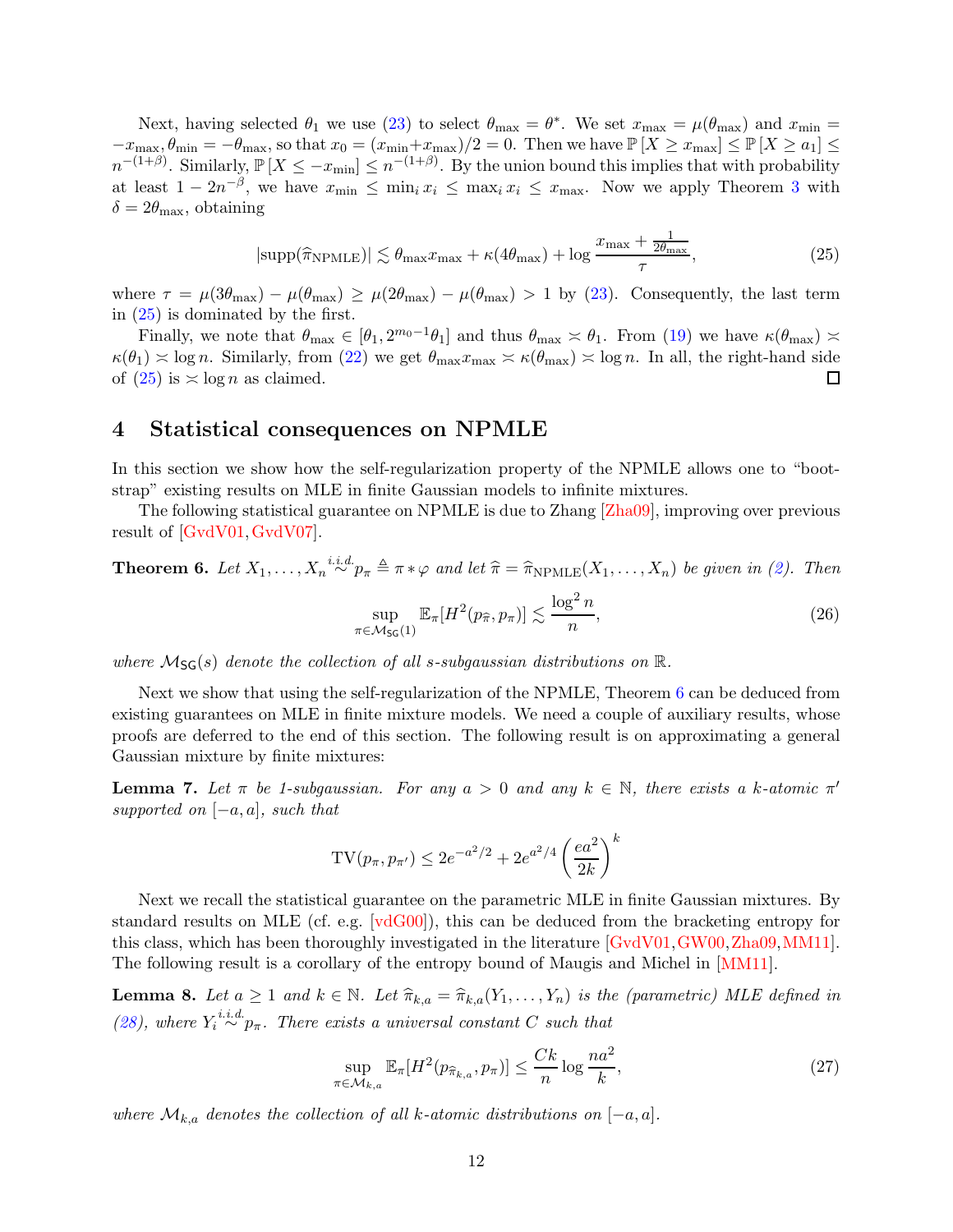*Proof of Theorem [6.](#page-11-2)* Let  $X_1, \ldots, X_n \stackrel{\text{i.i.d.}}{\sim} p_{\pi} = \pi * N(0, 1)$  for some 1-subgaussian  $\pi$ . Define the event  $E_0 \triangleq \{|X_{\text{max}}| \le a_0\}$ , where  $a_0 = \sqrt{C_0 \log n}$  for some large absolute constant  $C_0$ . Then  $E_0$ has probability at least  $1 - n^{-2}$ . By Theorem [1,](#page-2-0) on the event  $E_0$ ,  $\hat{\pi}$  is supported on  $[-a_0, a_0]$  and  $|\text{supp}(\hat{\pi})| \leq C_1 a_0^2 = C_1 C_0 \log n \triangleq k_0$ . Then for any  $k \geq k_0$  and  $a \geq a_0$ , on the event  $E_0$ , we have

<span id="page-12-0"></span>
$$
\widehat{\pi} = \widehat{\pi}_{k,a}(X_1, \dots, X_n) \triangleq \underset{\pi \in \mathcal{M}_{k,a}}{\operatorname{argmax}} \sum_{i=1}^n \log p_{\pi}(X_i). \tag{28}
$$

(In case that [\(28\)](#page-12-0) has multiple maximizers,  $\hat{\pi}$  is chosen to be any one of them.)

Pick  $a = \sqrt{C_1 \log n}$  and  $k = C_2 \log n$  such that  $a \ge a_0$ ,  $k \ge k_0$ , and  $a^2/k \le 1/10$ . Apply-ing Lemma [7](#page-11-3) with this choice, we obtain a k-atomic distribution  $\pi'$  supported on  $[-a, a]$  such that  $TV(p_{\pi}, p_{\pi'}) \leq n^{-3}$ . Let  $Y_1, \ldots, Y_n \stackrel{\text{i.i.d.}}{\sim} p_{\pi} = \pi * N(0, 1)$  for some 1-subgaussian  $\pi$ . Then  $TV(\text{Law}(X_1,\ldots,X_n), \text{Law}(Y_1,\ldots,Y_n)) \leq n^{-2}$ . Then there exists a coupling such that  $X_i = Y_i$  for  $i = 1, \ldots, n$  with probability at least  $1 - n^{-2}$ . Let  $E_2$  denote this event.

On the event of  $E_1 \cap E_2$ , we have

$$
\widehat{\pi} = \widehat{\pi}_{\text{NPMLE}}(X_1, \dots, X_n) = \widehat{\pi}_{k,a}(X_1, \dots, X_n) = \widehat{\pi}_{k,a}(Y_1, \dots, Y_n).
$$

Now we are in a position to pass the statistical guarantee on the parametric MLE in finite Gaussian mixtures to the NPMLE. Applying Lemma [8](#page-11-4) with  $k \approx \log n$  and  $a \approx \sqrt{\log n}$ , we have

$$
\mathbb{E}[H^2(p_{\widehat{\pi}_{k,a}}, p_{\pi'})] \lesssim \frac{\log^2 n}{n}.\tag{29}
$$

 $\Box$ 

Finally, using the fact that  $H^2 \leq TV$  and the triangle inequality for Hellinger, we have

$$
\mathbb{E}[H^{2}(p_{\widehat{\pi}}, p_{\pi})\mathbf{1}_{\{E_0 \cap E_1\}}] \leq 2\mathbb{E}[H^{2}(p_{\widehat{\pi}_{k,a}(Y_1,\ldots,Y_n)}, p_{\pi'})] + 2H^2(p_{\pi}, p_{\pi'}) \leq C_3 \frac{\log^2 n}{n}.
$$

The proof is completed since  $H^2 \leq 2$  and  $E_0 \cap E_1$  has probability at least  $1 - 2n^{-2}$ .

Remark 7. The following minimax lower bound is shown in [\[Kim14\]](#page-20-13):

<span id="page-12-1"></span>
$$
\inf_{\widehat{p}} \sup_{\pi \in \mathcal{M}_{\mathsf{SG}}(1)} \mathbb{E}_{\pi}[H^2(\widehat{p}, p_{\pi})] \gtrsim \frac{\log n}{n},\tag{30}
$$

which differs from the upper bound in Theorem  $6$  by  $\log n$ . As frequently observed in the density estimation literature, such a logarithmic factor can be attributed to the fact that the analysis of the MLE is based on the global entropy bound. Thus obtaining a local version of the entropy bound in [\[MM11\]](#page-21-11) can potentially close this gap and establish the sharp optimality of the NPMLE in achieving the lower bound in  $(30)$ .

*Proof of Lemma* [7.](#page-11-3) Without loss of generality, assume that  $\pi$  has zero mean. Let  $\tilde{\pi}$  denote the conditional version of  $\pi$  on  $[-a, a]$ . By the data processing inequality of total variation,

$$
TV(\pi * N(0, 1), \tilde{\pi} * N(0, 1)) \le TV(\pi, \tilde{\pi}) = \pi([-a, a]^c) \le 2e^{-a^2/2}
$$

where the last inequality follows from  $\pi$  being 1-subgaussian. Next, let  $\pi'$  denote the k-point Gauss quadrature of  $\tilde{\pi}$ , such that  $\pi'$  and  $\tilde{\pi}$  have identical first  $2k-1$  moments, and  $\pi'$  is also supported on  $[-a, a]$ . Then by moment-matching approximation (see [\[WY20,](#page-22-4) Lemma 8]), we have

$$
\chi^2(\pi' * N(0, 1) \| \widetilde{\pi} * N(0, 1)) \le 4e^{a^2/2} \left(\frac{ea^2}{2k}\right)^{2k}.
$$

Using the fact that  $2TV^2 \leq \chi^2$  and the triangle inequality, the previous two displays yield the desired bound. 口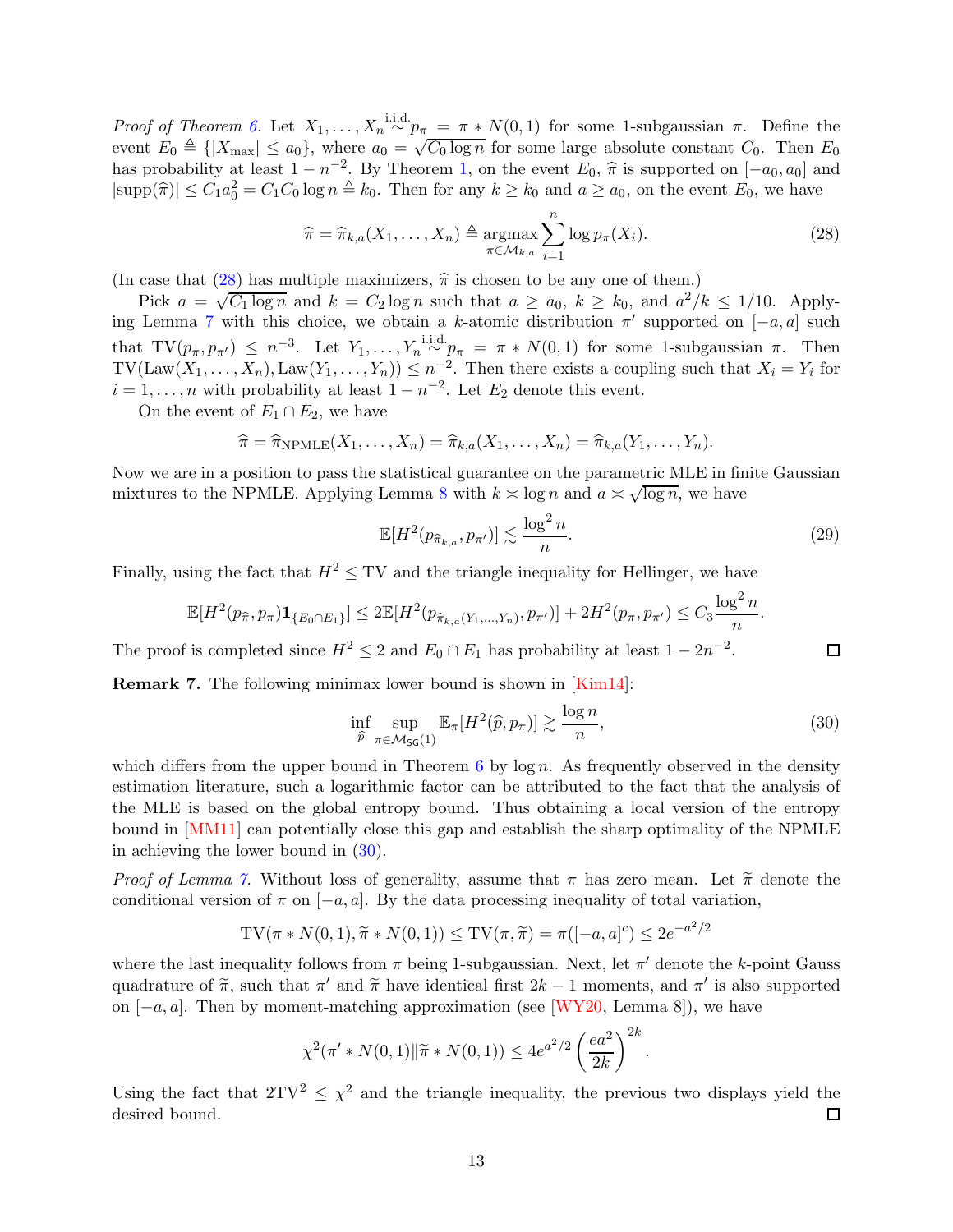*Proof of Lemma [8.](#page-11-4)* Let  $N_{\parallel}(\epsilon)$  denote the bracketing number of the class of k-GM densities  $\mathcal{P}_{k,a} \triangleq$  ${p_{\pi} : \pi \in \mathcal{M}_{k,a}}$  with respect to the Hellinger distance. Applying Eq. (B.8) in [\[MM11,](#page-21-11) Proposition B.4] (with  $\alpha = Q = 1$ ,  $D(k, \alpha) = 3k$ ,  $\lambda_m = \lambda_M = 1$ , so that  $\mathcal{I} \simeq K \log a$ ), we have

<span id="page-13-2"></span>
$$
\log N_{[]}(\epsilon) \lesssim k \log \frac{a}{\epsilon},\tag{31}
$$

Next we can apply standard results on the density estimation guarantee (in Hellinger distance) for the MLE (see e.g. [\[vdG00,](#page-22-5) Theorem 7.4]). Define  $J(\epsilon) \triangleq \int_{\epsilon^2}^{\epsilon} \sqrt{\log N_{[]}(u)} du$ . By [\(31\)](#page-13-2), we have  $J(\epsilon) \lesssim \epsilon \sqrt{k \log \frac{a}{\epsilon}}$ . Thus  $\mathbb{E}[H^2(p_{\widehat{\pi}_{k,a}}, p_{\pi})] \lesssim \epsilon_n^2$ , where  $\sqrt{n} \epsilon_n^2 = J(\epsilon_n)$  so that  $\epsilon_n \asymp \sqrt{\frac{k}{n}}$  $\frac{k}{n} \log \frac{na^2}{k}.$  $\Box$ 

### <span id="page-13-1"></span><span id="page-13-0"></span>5 Discussions

### 5.1 Statistical degree

In this subsection we discuss the concept of self-regularization. Loosely speaking, an unregularized estimator can be said to achieve some form of self-regularization if it returns a density with  $o(n)$ components, which improves over the worst-case upper bound of n. Expanding on the reasoning in Remark [1,](#page-2-2) below we introduce a formal framework and provide a perspective on what may be the correct model size.

Consider a sequence of nested statistical models  $M_1 \subset M_2 \subset \cdots \subset M(\mathcal{X})$ , where k is a parameter that encodes the "model complexity" of  $M_k$ . For example, in linear models,  $M_k$  denotes those with k-sparse regression coefficients; in shape-constrained setting,  $M_k$  can be the set of kpiecewise constant or log-affine densities; in our setting of mixture models,  $M_k$  is the set of all k-GM densities.

Given a sample of size n, we define the statistical degree  $K_n$  as

$$
K_n \triangleq \inf \left\{ k : d_{\max}(M, M_k) \le \frac{1}{3\sqrt{n}} \right\},\tag{32}
$$

where  $d_{\text{max}}(A, B) \triangleq \sup_{P \in A} \inf_{Q \in B} H(P, Q)$  denotes the best approximation error (in the Hellinger distance) of the model class A by members of B. By definition,  $K_n$  is the largest k so that any density in  $M$  can be made statistically indistinguishable (on the basis of  $n$  observations) from some density in  $M_k$ ; in other words, given a sample of size n drawn independently from any  $f \in M$ , one can simulate it with probability at least  $1 - c$  for some constant c using one drawn from some  $f_k \in M_k$ . From this simulation perspective, there is no statistical reason to fit a model of complexity bigger than  $K_n$ ; on the other hand, it does not compromise the statistical performance (in terms of the Hellinger rate) to restrict to models of complexity at most  $K_n$ . Thus, we view achieving the statistical degree  $K_n$  as a criterion of self-regularization. As shown in Remark [1,](#page-2-2) for the class M of Gaussian mixtures with subgaussian mixing distributions, we have  $K_n = \Theta(\log n)$ , which coincides with the typical model size fitted by the NPMLE.

Next, we discuss a simple example where the self-regularization of the unpenalized NPMLE can be established directly.

<span id="page-13-3"></span>**Example 2.** Consider observations taking non-negative integer values in  $\mathcal{X} = \mathbb{Z}_+$ . For each  $k \geq 1$ , let  $M_k$  denote the set of distributions supported on  $\{0, \ldots, k\}$ , and let M the class of 1-subgaussian distributions on  $\mathbb{Z}_+$ . It is clear that the statistical degree in this case is  $K_n = \Theta(\sqrt{\log n})$ . Indeed, the upper bound follows from truncation and the uniform subgaussian tail, and the lower bound follows from considering an explicit distribution such as  $P(j) \propto e^{-j^2}$ .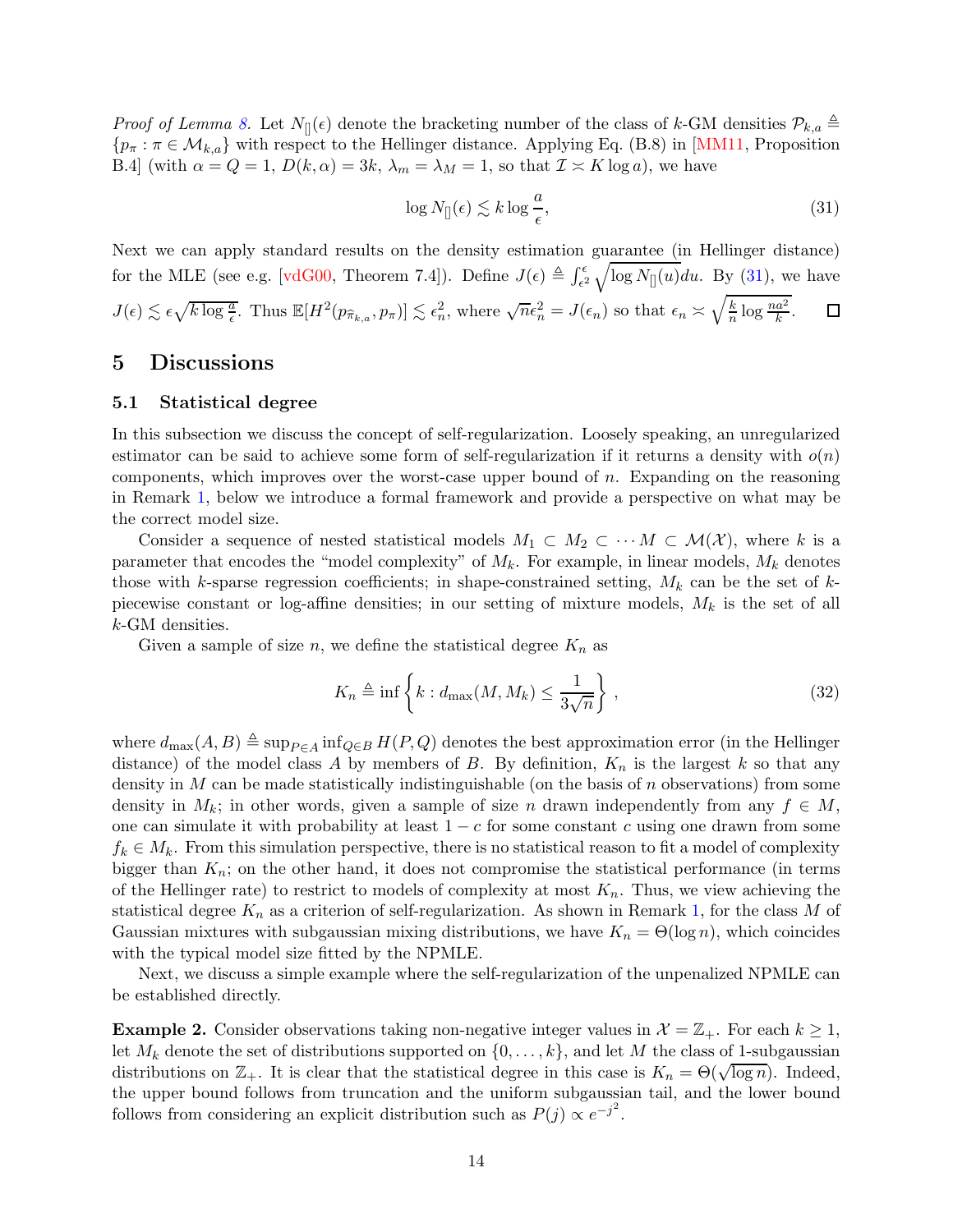Given  $x_1, \ldots, x_n \stackrel{\text{i.i.d.}}{\sim} P \in M$ , the NPMLE for P (without enforcing the subgaussianity) is simply the empirical distribution  $\widehat{P}$ , where

<span id="page-14-1"></span>
$$
\widehat{P}(j) = \frac{1}{n} \sum_{i=1}^{n} \mathbf{1}_{\{x_i = j\}}, \quad j \in \mathbb{Z}_+.
$$
\n(33)

By a union bound, there exists a constant C, such that with probability  $1 - o(1)$ ,  $\hat{P}(j) = 0$  for all  $j \geq k = C\sqrt{\log n}$ . In other words, with high probability we automatically have  $\hat{P} \in M_k$  for some k that agrees with the statistical degree.

Note that the self-regularizing property in Example [2](#page-13-3) is a simple consequence of the explicit expression of the NPMLE in [\(33\)](#page-14-1). In contrast, for mixture models in Theorems [1](#page-2-0) and [3](#page-6-0) we need to resort to the optimality condition and complex-analytic techniques, due to the lack of close-form expression of NPMLE in mixture models. Another major difference is that for mixture models  $M_k$ is non-convex and hence optimizing the likelihood over  $M_k$  can be expensive. Quite spectacularly, the full relaxation over all measures somehow automatically solves the nonconvex optimization (and for the right  $k$ ).

#### <span id="page-14-0"></span>5.2 Self-regularization for mixtures of exponentials

Although we have not identified an example of a mixture model where the number of atoms of NPMLE is  $\omega(\log n)$ , the program of analyzing the NPMLE in Theorem [3](#page-6-0) and Theorem [5](#page-9-0) does have its limitations. As a leading example, let us consider mixtures of exponential distributions, which is among the earliest results on the structure of NPMLE [\[Jew82\]](#page-20-4) (see also [\[GW92,](#page-20-0) Sec. 2.1]). Since the tail is exponential, this model is outside the scope of Theorem [5.](#page-9-0)

<span id="page-14-3"></span>**Example 3** (Exponential mixture). Consider the exponential distribution  $Exp(\theta)$  with density  $p_{\theta}(x) = \theta e^{-\theta x} \mathbf{1}_{\{x>0\}}$  and  $\theta > 0$ . In this case, the NPMLE is defined as

<span id="page-14-4"></span>
$$
\widehat{\pi}_{\text{NPMLE}} = \arg \max_{\pi \in \mathcal{M}(\mathbb{R}_+)} \frac{1}{n} \sum_{i=1}^n \log p_{\pi}(x_i), \quad p_{\pi}(x) = \int \theta e^{-\theta x} \pi(d\theta). \tag{34}
$$

Upon normalization, the gradient  $(6)$  is proportional to the function

<span id="page-14-5"></span>
$$
F(\theta) = \sum_{i=1}^{n} w_i \theta e^{-\theta x_i},
$$
\n(35)

where  $\sum_{i=1}^{n} w_i = 1$  and  $w_i \ge 0$ . Thus the atoms of the NPMLE are roots of  $F'(\theta) = \sum_{i=1}^{n} w_i e^{-\theta x_i} (1 (\theta x_i)$ , which are localized in the interval [a, b] with  $a = 1/x_{\text{max}}$  and  $b = 1/x_{\text{min}}$ . Following the proof of Theorem [3,](#page-6-0) to bound the number of roots of F', we can apply Lemma [4](#page-8-4) to  $f(\theta) = F'(\theta - \frac{a+b}{2})$  $\frac{+b}{2}$ and  $r = \frac{b-a}{2}$ . Choose  $r_2 = \frac{a+b}{2}$  and  $r_1 = 2r = b-a$ . Since  $f(r_2) = F'(0) = 1$ , we have  $M_f(r_2) \ge 1$ . Moreover, it is clear that  $M_f(r_1) \leq \exp(Cbx_{\max})$  for some constant C. Thus an application of Lemma [4](#page-8-4) shows that

<span id="page-14-2"></span>
$$
|\text{supp}(\hat{\pi}_{\text{NPMLE}})| \lesssim \frac{x_{\text{max}}}{x_{\text{min}}}.\tag{36}
$$

However, in the stochastic setting the above bound is too loose to be useful. Indeed, suppose  $x_1, \ldots, x_n$  are drawn independently from a single exponential distribution, say,  $Exp(1)$ . Then with high probability, we have  $x_{\min} = \Theta_P(\frac{1}{n})$  $\frac{1}{n}$ ) and  $x_{\text{max}} = \Theta_P(\log n)$ . Thus [\(36\)](#page-14-2) yields  $|\hat{\pi}_{\text{NPMLE}}| =$  $O(n \log n)$ , which is even worse than the deterministic bound of  $|\hat{\pi}_{\text{NPMLE}}| \leq n$ . Clearly, the culprit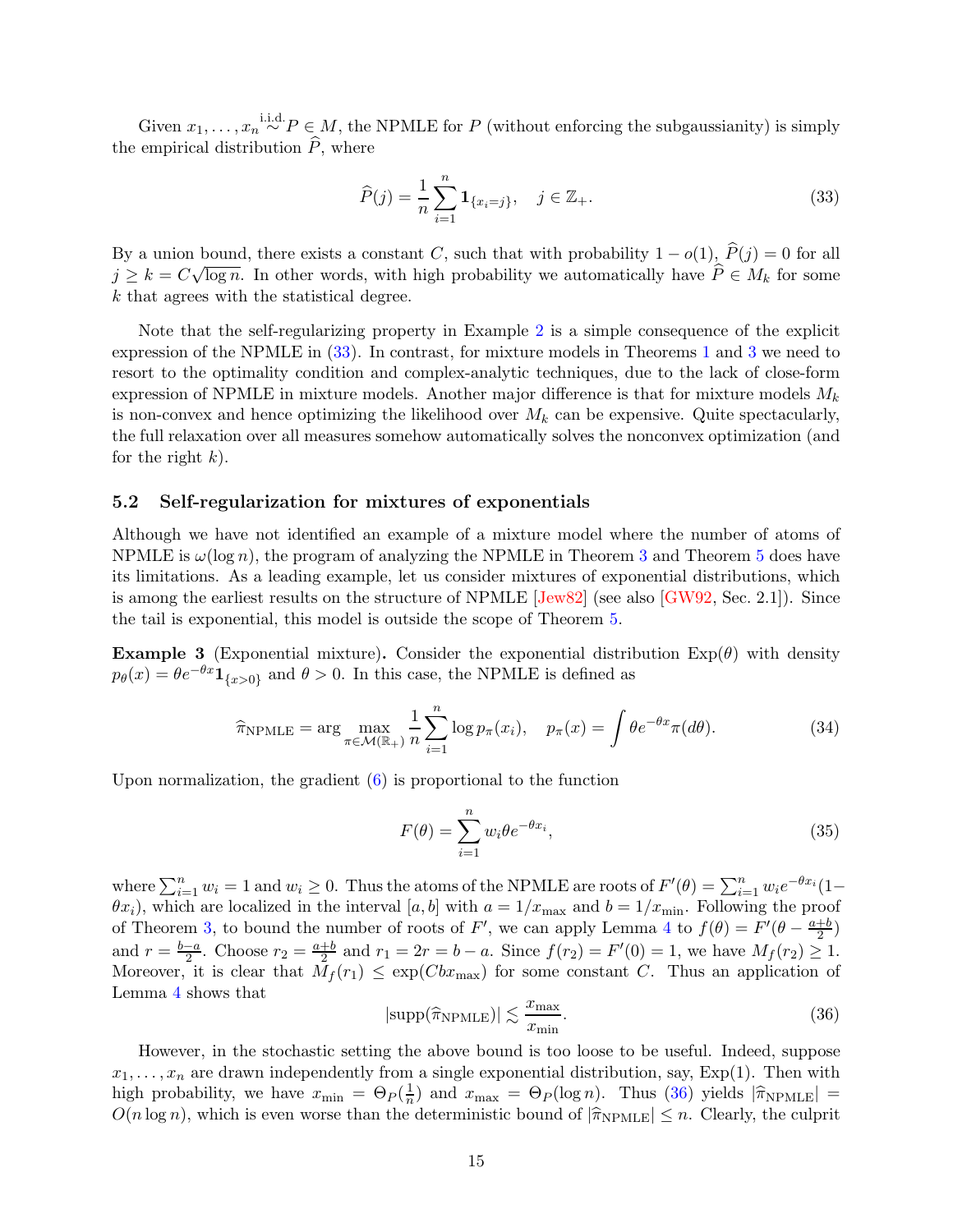of this looseness stems from the fact that the data-generating distribution is supported on  $\mathbb{R}_+$  which has a boundary at zero. Since the smallest observation will be on the order of  $\frac{1}{n}$ , *a priori* one can only localize the atoms of the NPMLE in an interval of width  $\Theta(n)$ , which is much worse than  $\widetilde{\Theta(\sqrt{\log n})}$  in the Gaussian model. Similar problems also arise in other distributions whose support has boundary points, such as Gamma or Beta families.

*Open question:* Given  $X_i \stackrel{\text{i.i.d.}}{\sim} p_\pi$  where supp $(\pi) \subset [1, 2]$ , prove that with probability  $1 - o(1)$ , we have

<span id="page-15-1"></span>
$$
|\text{supp}(\hat{\pi}_{\text{NPMLE}})| = \Theta(\log n)
$$
\n(37)

The crucial O(log n) upper bound would follow from the following analytic *conjecture:* For any distribution  $\pi$  on  $[-a, a]$  the convolution  $(\pi * h)(x) \triangleq \int h(x - y)\pi(dy)$  has at most  $O(a)$  critical points, where  $h(x) = e^{-e^x + x}$  is the density of a Gompertz distribution.

### <span id="page-15-0"></span>5.3 Compactly supported NPMLE

So far we have focused on unconstrained NPMLE, where the likelihood is maximized over all mixing distributions. In case where one has extra knowledge such as compact support, moment constraint, or sparsity, these information can be incorporated into the optimization problem as linear constraints leading to potentially improved statistical performance. This begs the question: to what extent does constraint help the self-regularization of the NPMLE. Specifically,

- 1. If the unconstrained solution fails to self-regularize, does adding constraints make it so?
- 2. If the unconstrained solution is already self-regularizing, does adding constraints make it more so?

We briefly discuss these two aspects below.

For the first problem, let us continue Example [3](#page-14-3) on exponential mixtures, where we pointed out that the program in Theorem [3](#page-6-0) does not resolve the self-regularization of unconstrained NPMLE. Nevertheless, it is easy to show that adding a support constraint to NPMLE does resolve conjec-ture [\(37\)](#page-15-1). Indeed, suppose that the parameter  $\theta$  is bounded from above by some constant  $\theta_0$ , in which case one can consider the following support-constrained version of  $(34)$ :

<span id="page-15-2"></span>
$$
\widehat{\pi}_{\text{NPMLE}}^{\prime} = \arg \max_{\pi \in \mathcal{M}([0,\theta_0])} \frac{1}{n} \sum_{i=1}^{n} \log p_{\pi}(x_i). \tag{38}
$$

Thanks to the constraint, we only need to count the number of critical points of [\(35\)](#page-14-5) in the interval [0,  $\theta_0$ ]. Applying the same argument in Example [3](#page-14-3) now with  $r = \theta_0/2 = O(1)$  yields  $|\hat{\pi}_{\text{NPMLE}}'|\lesssim x_{\text{max}} = O_P(\log n)$ . Note that using moment matching and Taylor expansion we can show that the statistical degree for exponential mixtures with parameters bounded away from zero and infinity (say, supp $(\pi) \subset [1, 2]$ ) is  $O(\log n)$ . We *conjecture* that the statistical degree  $K_n$  in this case is  $\Theta(\log n)$  and if so, the argument above shows that  $\hat{\pi}'_{\text{NPMLE}}$  does self-regularize.

For the second problem, let us revisit the Gaussian location mixture. Suppose the mixing distribution is supported on a compact interval, say,  $[-1, 1]$  $[-1, 1]$  $[-1, 1]$ . Theorem 1 shows that the unconstrained NPMLE is  $O(\log n)$ -atomic with high probability. However, when the mixing distribution is compactly supported, the moment-matching argument in [\[WY20,](#page-22-4) Lemma 8] shows that the statistical degree in fact reduces to  $O(\frac{\log n}{\log \log n})$  $\frac{\log n}{\log \log n}$ ). Again, we *conjecture* that in this case  $K_n \approx \frac{\log n}{\log \log n}$  $\log \log n$ . Then a natural question is whether NPMLE with support constraint  $\hat{\pi}'_{\text{NPMLE}}$  defined as in [\(38\)](#page-15-2)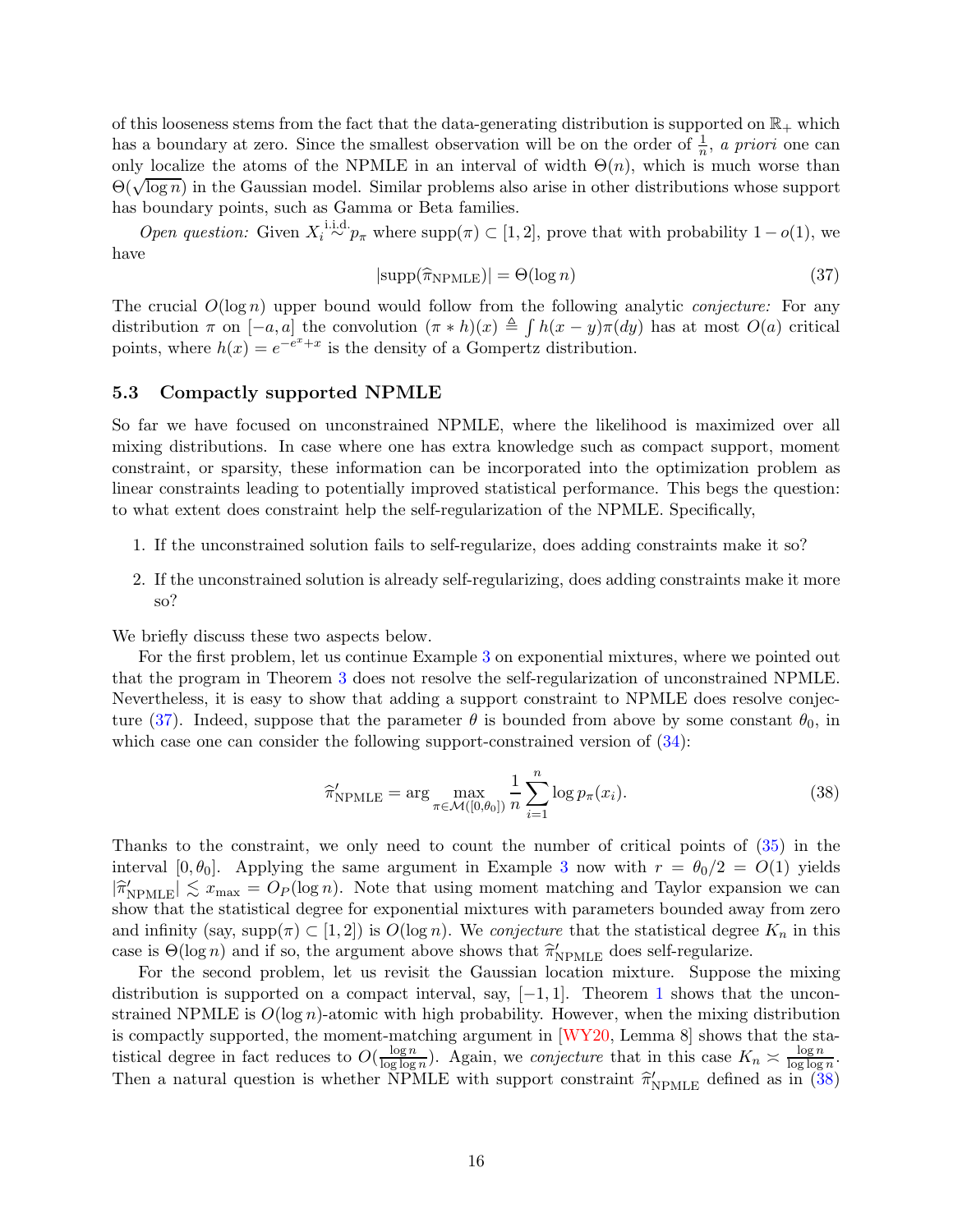with maximization over  $\{\pi : \text{supp}(\pi) \in [-1,1]\}$  achieves a better self-regularization of  $O(\frac{\log n}{\log \log n})$  $\frac{\log n}{\log \log n}$ atoms.[5](#page-16-1)

The main bottleneck of proving this is the following. Note that similar to the proof of Theorem [3](#page-6-0) we can reduce to the problem of counting the critical point of [\(11\)](#page-7-1), which for Gaussian model simplifies to

<span id="page-16-3"></span>
$$
F(\theta) = \sum_{i=1}^{n} w_i \varphi(\theta - x_i), \quad w_i \propto \frac{1}{(\hat{\pi}_{\text{NPMLE}}' * \varphi)(x_i)}.
$$
 (39)

However this time we are not interested in bounding the number of all critical points of  $F$ , but only those in [-1, 1]. Thus, we can set  $r = 1$ ,  $r_1 \ge \sqrt{\log n}$  in the application of Lemma [4.](#page-8-4) The issue is with setting  $r_2$ . If we could show that F must have at least one point  $z_0$  inside a disk of radius  $O(1)$  such that

<span id="page-16-2"></span>
$$
|F'(z_0)| > n^{-C}
$$
\n(40)

for some C (with high probability), then invoking Lemma [4](#page-8-4) with  $r_2 = O(1)$  would conclude that  $F'$ has at most  $O(\frac{\log n}{\log \log n})$  $\frac{\log n}{\log \log n}$  roots inside the unit disk. It is tempting to conjecture further that  $z_0$  satis-fying [\(40\)](#page-16-2) exists for arbitrary choice of  $\{w_i, x_i\}_{i=1}^n$ , s.t.  $|x_i| \lesssim \sqrt{\log n}$ . Alas, this stronger conjecture does not hold as [\[PW20,](#page-21-12) Section 2] constructs  $\{w_i, x_i\}_{i=1}^{O(\log n)}$  such that  $|F'(z)| \leq n^{-C \log \log n}$  for all  $|z| = O(1)$ . Therefore unlike the proof of Theorem [1,](#page-2-0) here we cannot ignore the stochastic origin of  $x_i$  and that  $w_i$  is inversely proportional to the fitted likelihood at  $x_i$  (see [\(39\)](#page-16-3)). Since  $\hat{\pi}_{\text{NPMLE}}^{'}$ itself is random, proving this property of  $G(z)$  seems to require a delicate analysis of "small-ball" probabilities of the empirical process. This is left for future work.

#### <span id="page-16-0"></span>5.4 Maxima of Gaussian mixtures

In the special case of the Gaussian location mixture, Theorem [3](#page-6-0) translates to the following statement on the Gaussian convolution: For any distribution  $\pi$  supported on the interval  $[-a, a]$ , the convolution  $\pi * \varphi$  has at most  $O(a^2)$  critical points. This result has been shown independently in the recent work [\[DYPS20,](#page-19-7) Theorem 6] by similar techniques using a corollary of Jensen's formula from [\[Tij71\]](#page-22-6). Can this bound be improved? The answer is negative and we next give a simple construction of a Gaussian mixture with  $\Omega(a^2)$  local maxima.<sup>[6](#page-16-4)</sup>

<span id="page-16-6"></span>**Lemma 9.** Let h be a continuous probability density on  $\mathbb R$  with characteristic function  $\widehat{h}$  and CDF *H. Suppose we have*  $\omega_0$  *and*  $a > 0$  *such that* 

<span id="page-16-5"></span>
$$
|\widehat{h}(\omega_0)| > 2(H(-a/2) + 1 - H(a/2)).
$$
\n(41)

*Let*  $\pi(x) = c(1 + \sin(\omega_0 x))1\{|x| \le a\}$  *with*  $c > 0$  *chosen to make*  $\pi$  *a probability density. Then*  $h * \pi$ *has at least*  $\frac{\omega_0 a}{2\pi}$  *local maxima on*  $[-a/2, a/2]$ *.* 

*Proof.* Let  $\pi_0(x) = 1 + \sin(\omega_0 x)$ . Then  $0 \le \pi_0 \le 0$ . Then  $(\pi_0 * h)(x) = |\hat{h}(\omega_0)| \sin(\omega_0 x - \arg \hat{h}(\omega_0)) +$ 1, which is a shifted and scaled sinusoid. Let  $S_+$  and  $S_-\$  be the sets of global maxima and minima of  $\pi_0 * h$  (which are lattices with step  $\frac{2\pi}{\omega_0}$ ). Let  $\pi_1(x) = \pi_0(x) 1\{|x| \le a\}$ . Define  $\Delta \triangleq h * \pi_0 - h * \pi_1$ . Then  $\Delta \geq 0$  everywhere. Furthermore,

$$
\Delta(x) = \int_{|y|>a} \pi_0(y) dh(x-y) \le 2(H(x-a) + 1 - H(x+a)). \tag{42}
$$

<span id="page-16-1"></span><sup>&</sup>lt;sup>5</sup>It would be even more spectacular if the unconstrained NPMLE achieved the same number of atoms, but we are not willing to conjecture this.

<span id="page-16-4"></span><sup>&</sup>lt;sup>6</sup>A different construction using  $\Omega(a^2)$  equally weighted and equally spaced Gaussians is given in the independent work [\[KK20\]](#page-21-13) in response to a conjecture of authors of [\[DYPS20\]](#page-19-7), cf. *arxiv:1901.03264v4*, that their bound can be improved to  $O(A)$ .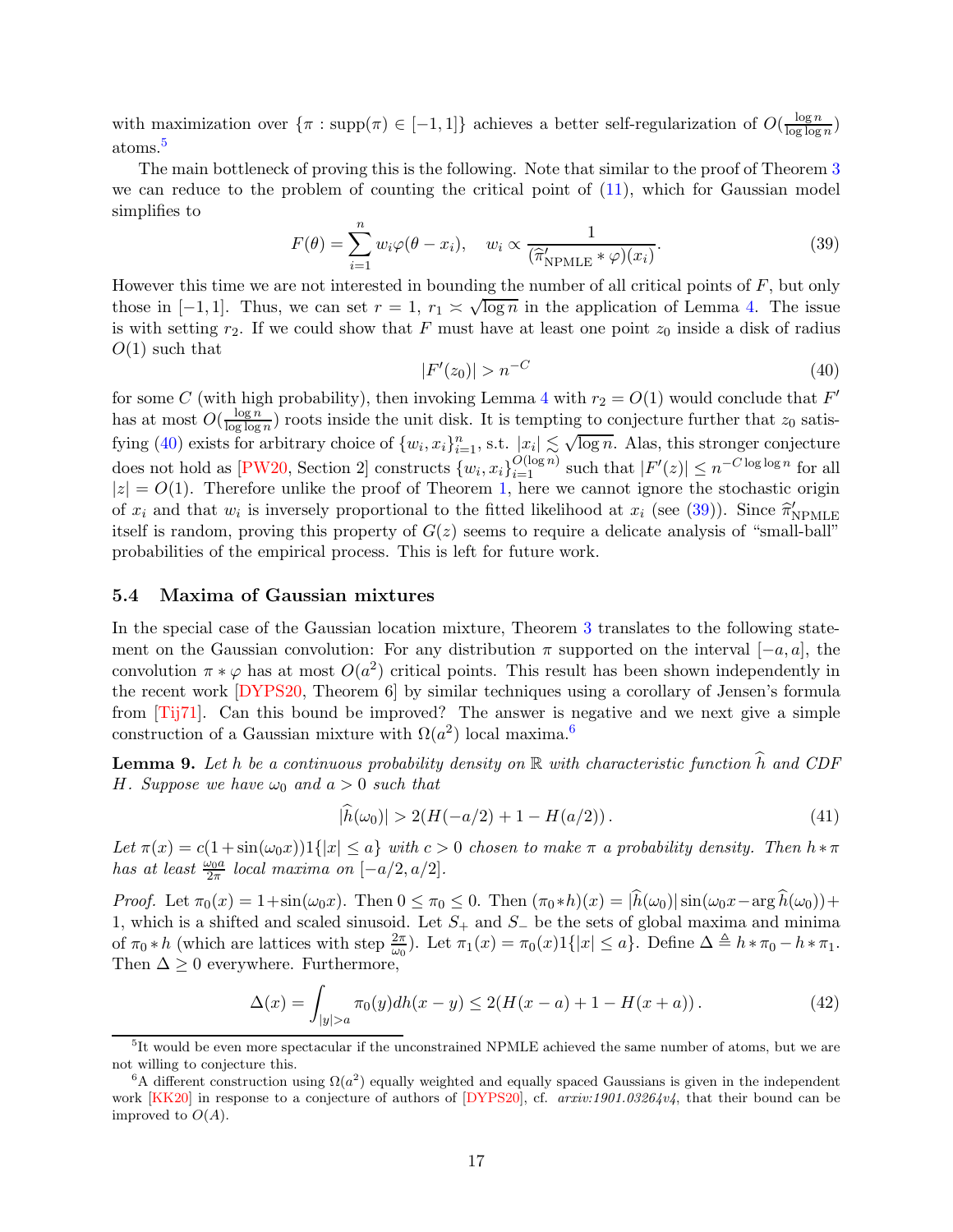Thus, by assumption [\(41\)](#page-16-5), for any  $|x| \leq a/2$  we have  $\Delta(x) \leq |\hat{h}(\omega_0)|$ . Consequently, for any  $x \in S_+ \cap [-a/2, a/2]$  we have  $(\pi_1 * h)(x) = (\pi_0 * h)(x) - \Delta(x) > 1$  and for any  $x \in S_- \cap [-a/2, a/2]$ we have  $(\pi_1 * h)(x) < 1 - |\widehat{h}(\omega_0)|$ . Thus, the level  $1 - \frac{1}{2}$  $\frac{1}{2}$ | $h(0)$ | must be crossed in between any two consecutive points from  $S_+$  and  $S_-$ , implying the statement. П

<span id="page-17-4"></span>Corollary 10. *There exists a compactly supported density*  $\pi$  *on* [-a, a] *so that*  $\pi * \varphi$  *has*  $\Omega(a^2)$ *local maxima on*  $[-a/2, a/2]$ *.* 

*Proof.* By the Gaussian tail bound, we have  $H(-a/2) + 1 - H(a/2) \leq 2e^{-a^2/8}$ . Choosing  $\omega_0 = a/4$ , the claim follows from Lemma [9](#page-16-6) for sufficiently large a. П

#### <span id="page-17-0"></span>5.5 Mixture of log-concave densities

Consider the following question: Given a convex combination of  $k$  unimodal densities, how many modes can it have? A moment of thought shows that the answer is trivial as the sum of two unimodal densities, e.g.  $f(x) + f(x-1)$  with

<span id="page-17-3"></span>
$$
f(x) = (1 - |x|) \mathbf{1}_{\{|x| \le 1\}},\tag{43}
$$

can have infinitely many modes; the same example also applies even if unimodality is replaced by log-concavity. A natural question is what happens to strongly log-concave densities.[7](#page-17-2) By replacing  $(43)$  with

$$
f(x) = \begin{cases} 0, & |x| > 1, \\ 1 - |x|, & \epsilon < |x| \le 1 \\ -x^2/(2\epsilon) + 1 - \epsilon/2, & |x| \le \epsilon \end{cases}
$$

which is strongly log-concave, we again see that  $f(x)+f(x-1)$  can have a flat piece. Furthermore, it is possible to construct infinitely differentiable  $f$  (by convolving with a mollifier) with the same property; however, such a density is not analytic. Thus, we ask the question:

*Given a convex combination of* k *analytic densities that are strongly log-concave, how many modes can it have?*

The following result gives an  $\Omega(k^2)$  lower bound. Whether this is tight is an open question.

**Corollary 11.** *There exist strongly log-concave analytic densities*  $f_1, \ldots, f_k$  *on*  $\mathbb{R}$  *and weights*  $\alpha_1, \ldots, \alpha_k$  such that  $\alpha_1 f_1 + \ldots + \alpha_k f_k$  has  $\Omega(k^2)$  *local maxima.* 

*Proof.* Take the  $\pi$  supported on  $[-a, a]$  from Corollary [10.](#page-17-4) Partition  $[-a, a]$  into  $k = 4a$  consecutive intervals  $I_1, \ldots, I_k$  of length 1/4. Let  $\pi_i$  denote the conditional version of  $\pi$  on  $I_i$  and set  $\alpha_i = \pi(I_i)$ . Recall the fact that  $(\log(\mu * \varphi))^{\prime\prime} \geq 1 - b^2$  for any probability measure  $\mu$  supported on an interval of length 2b; this follows from the well-known identity  $(\log(\mu * \varphi))''(y) = 1 - \text{Var}(X|X + Z = y)$ , where  $X \sim \mu$  and  $Z \sim N(0, 1)$  are independent. Then  $f_i \triangleq \pi_i * \varphi$  is strongly log-concave satisfying  $(\log f_i)'' \geq 3/4$ . Since  $\pi * \varphi = \sum_{i=1}^k \alpha_i f_i$ , the desired conclusion then follows from Corollary [10.](#page-17-4)

#### <span id="page-17-1"></span>5.6 Further open problems

In addition to those on exponential mixtures and constrained NPMLE mentioned in Section [5.3](#page-15-0) and Section [5.2,](#page-14-0) we end the paper by describing some further open problems on the structure of NPMLE:

<span id="page-17-2"></span><sup>&</sup>lt;sup>7</sup>Recall that (cf.  $[SW14,$  Definition 2.9) a density f is called c-strongly log-concave strongly convex if log f is strongly concave, i.e.,  $\log f((1 - \alpha)x + \alpha y) \ge (1 - \alpha) \log f(x) + \alpha \log f(y) + \frac{c}{2}\alpha(1 - \alpha) ||x - y||_2^2$  for all  $x, y$  and all  $\alpha \in [0,1]$  for some constant  $c > 0$  In the case of twice-differentiable h, this is equivalent to  $\nabla^2(\log f) \preceq -cI$ .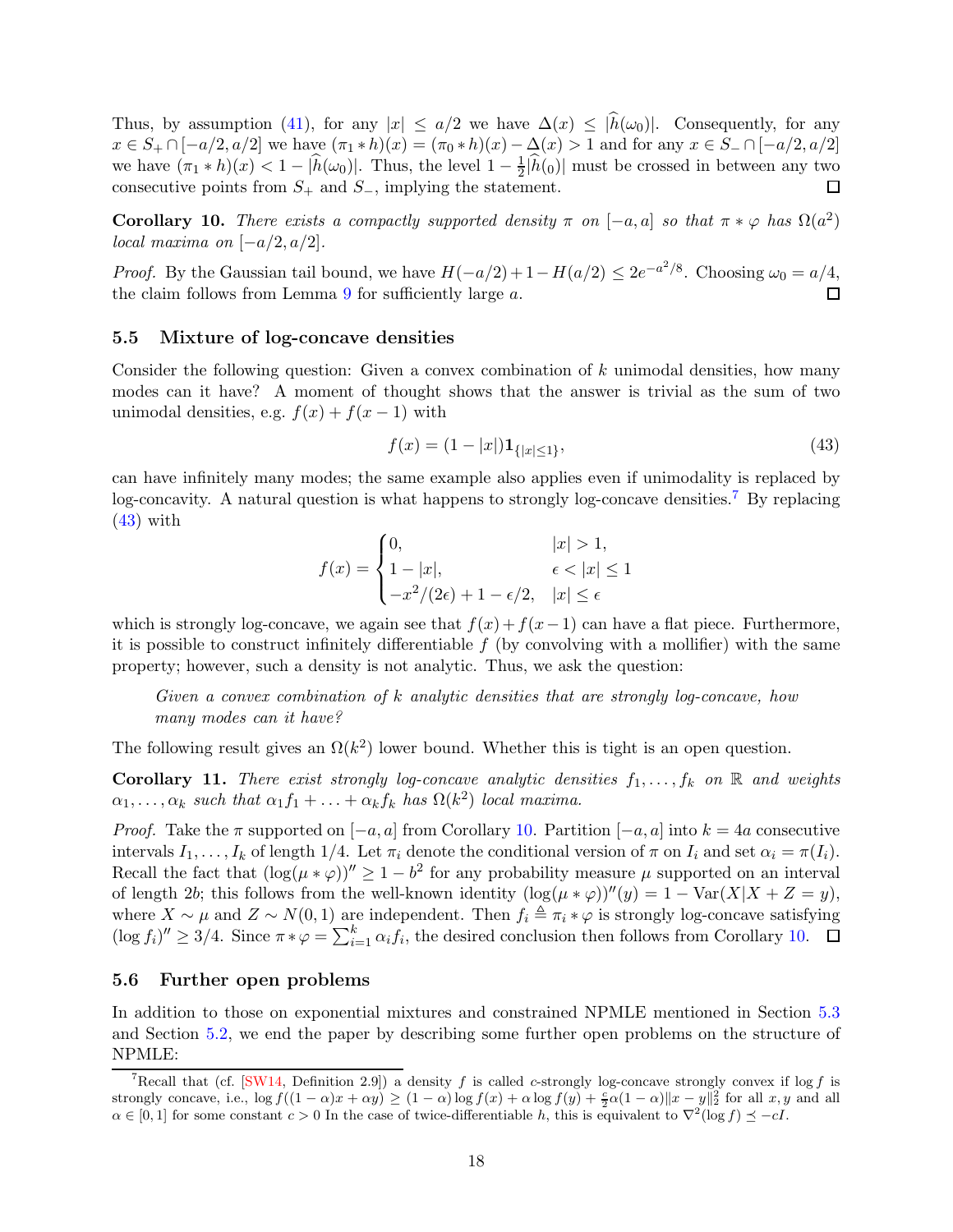Lower bound for NPMLE A particular consequence of Theorem [1](#page-2-0) is the following: when the sample are generated from a finite Gaussian mixture, say,  $N(0, 1)$ , with high probability the NPMLE outputs a Gaussian mixture with at most  $O(\log n)$  components. To understand the NPMLE from the perspective of overparameterization, it is of great interest to determine whether this bound is tight. (Note that the reasoning in Remark [1](#page-2-2) only shows that this is tight when the true density is  $N(0, \sigma^2)$  for any  $\sigma^2 > 1$ .) If so, it would show that the unpenalized NPMLE indeed selects a slightly inflated model (at the price of being fully automatic) and the model selection criterion, such as BIC [\[Ler92,](#page-21-10) [Ker00\]](#page-20-7), is genuinely needed for achieving consistency in estimating the order of the mixture.

As mentioned in Section [1,](#page-1-0) such lower bound is known to hold for the Grenander estimator (NPMLE for monotone density): if the true density f is uniform, then the number of pieces in the Grenander estimator is asymptotically  $N(\log n, \log n)$  [\[GL93\]](#page-20-9). This is a direct consequence of a celebrated result of Sparre Andersen on the least concave majorant of empirical CDF [\[SA54,](#page-21-14)[Gro20\]](#page-20-14), whose discontinuity in slope correspond to the atoms of Grenander estimator. For the NPMLE in mixture models, no such simple characterization is known other than the first-order condition [\(6\)](#page-5-3).

Multivariate models Compared to the univariate case, the structure of the NPMLE is far less well understood for multivariate models. Indeed, the general theory developed in  $\text{Lin}95$  relies on the parameter space being one-dimensional. For instance, for the simplest Gaussian location mixture, even the uniqueness of the solution is open in dimension  $d \geq 2$ . Similar to the analysis in the current paper, bounding the number of atoms in the NPMLE boils down to counting the critical points of a Gaussian mixture [\(39\)](#page-16-3) with centers being the individual observations, which, if drawn from a subgaussian distribution, lie in a hypercube of size  $O(\sqrt{\log n})$  with high probability. The construction in [\[KK20,](#page-21-13) Proposition 3] shows that there exists a mixing distribution on  $[-a, a]^d$ whose Gaussian location mixture has  $\Omega(a^{2d})$  modes. However, it is unclear whether this is tight and directly extending the complex-analytic technique in this paper to multiple dimensions appears challenging.

On the other hand, although the uniqueness of the NPMLE is not settled, the usual analysis of maximal likelihood (zeroth-order optimality) yields statistical guarantees that apply to any solution of the NPMLE [\[DZ16,](#page-19-8) [SG20\]](#page-21-4). For example, extending the work of [\[Zha09\]](#page-22-0), [\[SG20,](#page-21-4) Corollary 2.2] showed that if the mixing distribution is compactly supported, then the estimated mixture density has squared Hellinger accuracy of  $O_d((\log n)^{d+1}/n)$ .

In view of the above results, we conjecture that the solution to the NPMLE for multivariate Gaussian mixtures is unique and, furthermore, given a subgaussian sample of size  $n$  it is typically  $(\log n)^{C(d)}$ -atomic when the dimension d is not too big.

Log-concave NPMLE The NPMLE for log-concave densities is well-studied in nonparametric statistics literature. Basic properties (such as the almost sure existence and uniqueness) and computational algorithms are obtained in [\[PWM07,](#page-21-15)[DR09\]](#page-19-3) in one dimension and extended to multiple dimensions [\[CSS10\]](#page-19-4). In particular, similar to the NPMLE for monotone density (Grenander estimator) which is piecewise constant, the logarithmic of the NPMLE for log-concave density is piecewise affine with at most n pieces; however, unlike the Grenander estimator, its typical structure (e.g. the number of pieces) is little understood, partly because the optimal condition is more complicated.

In terms of statistical results, in one dimension the minimax squared Hellinger rate is shown to be  $\Theta(n^{-4/5})$  [\[DW16,](#page-19-5) [KS16\]](#page-21-2). For dimension  $d \geq 2$ , [\[KS16\]](#page-21-2) proved the minimax lower bound  $\Omega(n^{-2/(d+1)})$  and showed it can be attained by the NPMLE up to logarithmic factors for  $d=2$  and 3. This near-optimality of NPMLE is recently extended to any dimension in [\[KDR19,](#page-20-15)[Han19\]](#page-20-16). In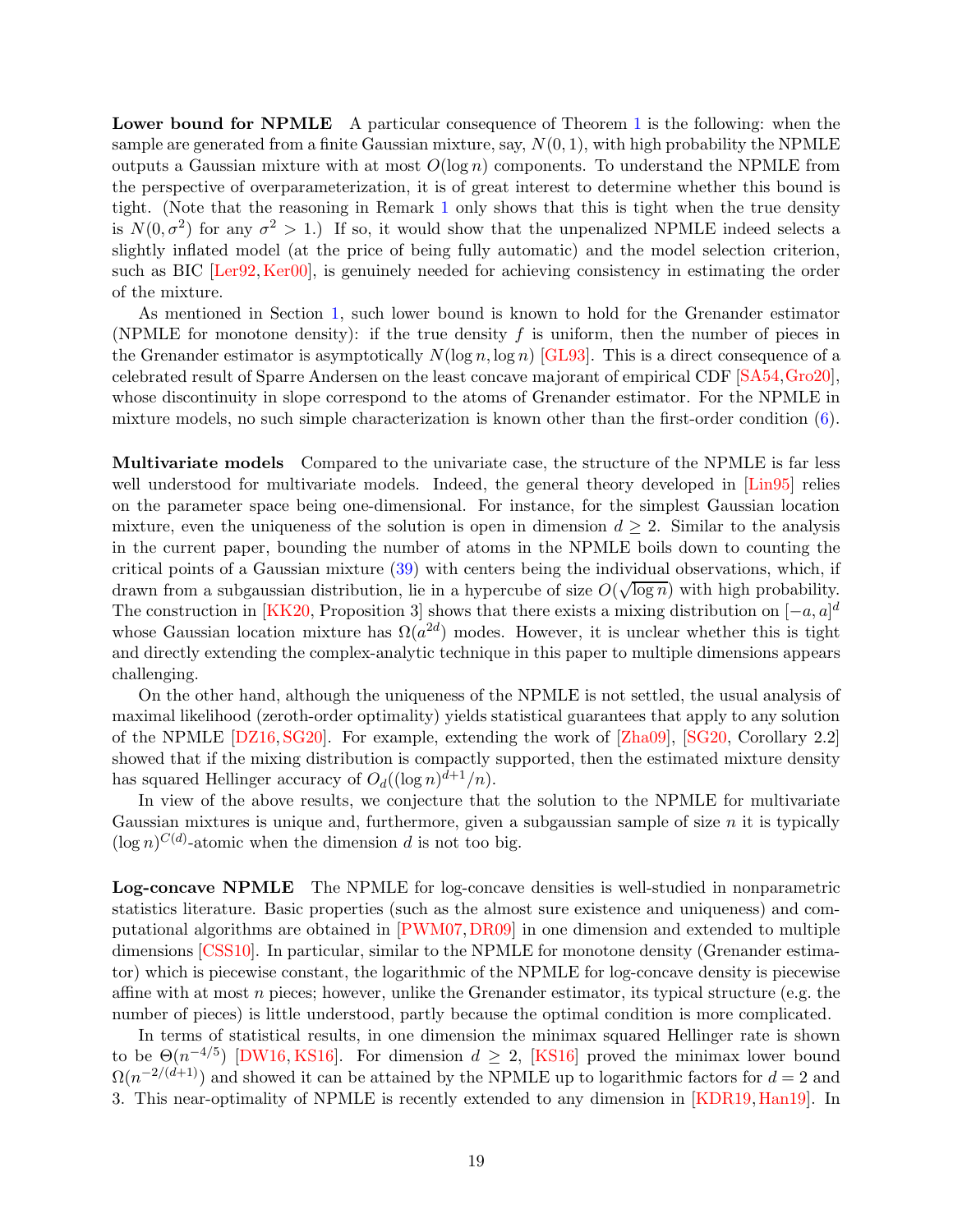view of the corresponding results for the Grenander estimator, if one interprets the minimax rate as the effective dimension divided by the sample size, it is reasonable to conjecture that the typical number of pieces in the log-concave NPMLE is  $O(n^{1/5})$  and  $O(n^{(d-1)/(d+1)})$  for  $d \geq 2$ .

# Acknowledgment

This work was partially completed when the authors were visiting the Information Processing Group at the School of Computer and Communication Sciences of EPFL, whose generous support is gratefully acknowledged and whose seminar, canceled due to COVID-19, nevertheless brought the independent work [\[DYPS20\]](#page-19-7) to our attention. The authors thank Pengkun Yang for helpful discussions at the onset of the project and for informing us [\[KK20\]](#page-21-13). The authors are also grateful to Roger Koenker for helpful discussion on [\[KG19\]](#page-20-6) and providing numerical simulation.

Y. Wu is supported in part by the NSF Grant CCF-1900507, NSF CAREER award CCF-1651588, and an Alfred Sloan fellowship. Y. Polyanskiy is supported in part by the Center for Science of Information (CSoI), an NSF Science and Technology Center, under grant agreement CCF-09-39370, and the MIT-IBM Watson AI Lab.

## References

- <span id="page-19-2"></span>[Bir89] Lucien Birg´e. The Grenader estimator: A nonasymptotic approach. *The Annals of Statistics*, pages 1532–1549, 1989.
- <span id="page-19-4"></span>[CSS10] Madeleine Cule, Richard Samworth, and Michael Stewart. Maximum likelihood estimation of a multi-dimensional log-concave density. *Journal of the Royal Statistical Society: Series B (Statistical Methodology)*, 72(5):545–607, 2010.
- <span id="page-19-3"></span>[DR09] Lutz Dümbgen and Kaspar Rufibach. Maximum likelihood estimation of a logconcave density and its distribution function: Basic properties and uniform consistency. *Bernoulli*, 15(1):40–68, 2009.
- <span id="page-19-5"></span>[DW16] Charles R Doss and Jon A Wellner. Global rates of convergence of the MLEs of logconcave and s-concave densities. *The Annals of Statistics*, 44(3):954, 2016.
- <span id="page-19-7"></span>[DYPS20] A. Dytso, S. Yagli, H. V. Poor, and S. Shamai (Shitz). The capacity achieving distribution for the amplitude constrained additive Gaussian channel: An upper bound on the number of mass points. *IEEE Transactions on Information Theory*, 66(4):2006–2022, 2020. arxiv:1901.03264v4.
- <span id="page-19-8"></span>[DZ16] Lee H Dicker and Sihai D Zhao. High-dimensional classification via nonparametric empirical bayes and maximum likelihood inference. *Biometrika*, 103(1):21–34, 2016.
- <span id="page-19-6"></span>[Egg58] H. G. Eggleston. *Convexity*, volume 47 of *Tracts in Math and Math. Phys*. Cambridge University Press, 1958.
- <span id="page-19-1"></span>[GG71] IJ Good and Ray A Gaskins. Nonparametric roughness penalties for probability densities. *Biometrika*, 58(2):255–277, 1971.
- <span id="page-19-0"></span>[GJ14] Piet Groeneboom and Geurt Jongbloed. *Nonparametric estimation under shape constraints*, volume 38. Cambridge University Press, 2014.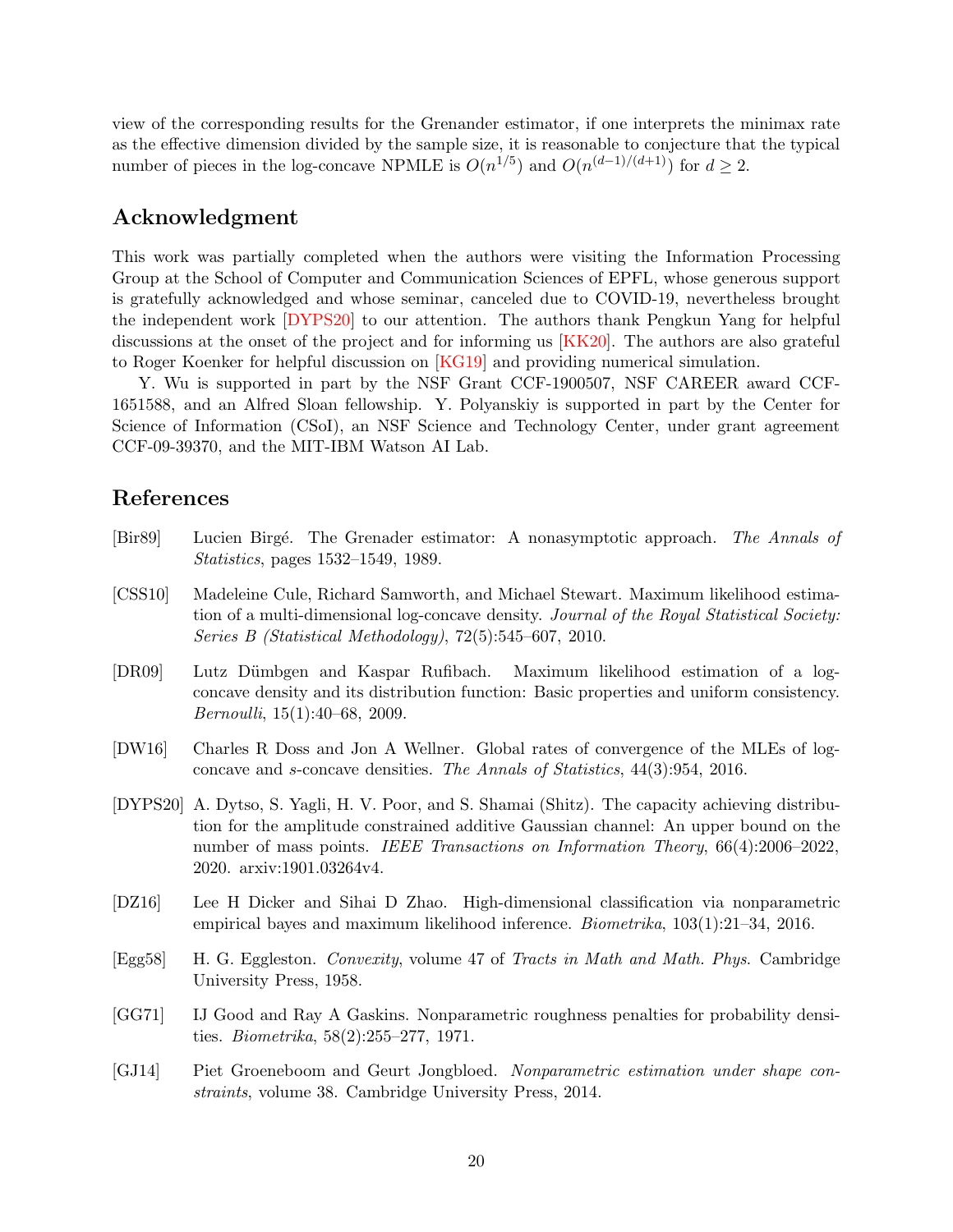- <span id="page-20-9"></span>[GL93] Piet Groeneboom and HP Lopuhaa. Isotonic estimators of monotone densities and distribution functions: basic facts. *Statistica Neerlandica*, 47(3):175–183, 1993.
- <span id="page-20-2"></span>[Gre56] Ulf Grenander. On the theory of mortality measurement. Part II. *Scandinavian Actuarial Journal*, 1956(2):125–153, 1956.
- <span id="page-20-1"></span>[Gre81] Ulf Grenander. *Abstract inference*. John Wiley & Sons, New York, 1981.
- <span id="page-20-8"></span>[Gro11] Piet Groeneboom. Vertices of the least concave majorant of brownian motion with parabolic drift. *Electronic Journal of Probability*, 16:2334–2358, 2011.
- <span id="page-20-14"></span>[Gro20] Piet Groeneboom. Grenander functionals and Cauchy's formula. *Scandinavian Journal of Statistics*, pages 1–20, 2020. arXiv preprint arXiv:1902.08806.
- <span id="page-20-10"></span>[GvdV01] S. Ghosal and A.W. van der Vaart. Entropies and rates of convergence for maximum likelihood and Bayes estimation for mixtures of normal densities. *The Annals of Statistics*, 29(5):1233–1263, 2001.
- <span id="page-20-11"></span>[GvdV07] Subhashis Ghosal and Aad van der Vaart. Posterior convergence rates of Dirichlet mixtures at smooth densities. *The Annals of Statistics*, 35(2):697–723, 2007.
- <span id="page-20-0"></span>[GW92] Piet Groeneboom and Jon A Wellner. *Information bounds and nonparametric maximum likelihood estimation*, volume 19. Springer Science & Business Media, 1992.
- <span id="page-20-12"></span>[GW00] C. R. Genovese and L. Wasserman. Rates of convergence for the Gaussian mixture sieve. *Annals of Statistics*, 28(4):1105–1127, 2000.
- <span id="page-20-16"></span>[Han19] Qiyang Han. Global empirical risk minimizers with "shape constraints" are rate optimal in general dimensions. *arXiv preprint arXiv:1905.12823*, 2019.
- <span id="page-20-4"></span>[Jew82] Nicholas P Jewell. Mixtures of exponential distributions. *The Annals of Statistics*, 10(2):479–484, 1982.
- <span id="page-20-3"></span>[JZ09] Wenhua Jiang and Cun-Hui Zhang. General maximum likelihood empirical bayes estimation of normal means. *The Annals of Statistics*, 37(4):1647–1684, 2009.
- <span id="page-20-5"></span>[JZB+16] Chi Jin, Yuchen Zhang, Sivaraman Balakrishnan, Martin J Wainwright, and Michael I Jordan. Local maxima in the likelihood of Gaussian mixture models: Structural results and algorithmic consequences. In *Advances in neural information processing systems*, pages 4116–4124, 2016.
- <span id="page-20-15"></span>[KDR19] Gil Kur, Yuval Dagan, and Alexander Rakhlin. Optimality of maximum likelihood for log-concave density estimation and bounded convex regression. *arXiv preprint arXiv:1903.05315*, 2019.
- <span id="page-20-7"></span>[Ker00] Christine Keribin. Consistent estimation of the order of mixture models. *Sankhyā: The Indian Journal of Statistics, Series A*, 62(1):49–66, 2000.
- <span id="page-20-6"></span>[KG19] Roger Koenker and Jiaying Gu. Comment: Minimalist g-modeling. *Statistical Science*, 34(2):209–213, 2019.
- <span id="page-20-13"></span>[Kim14] Arlene KH Kim. Minimax bounds for estimation of normal mixtures. *Bernoulli*, 20(4):1802–1818, 2014.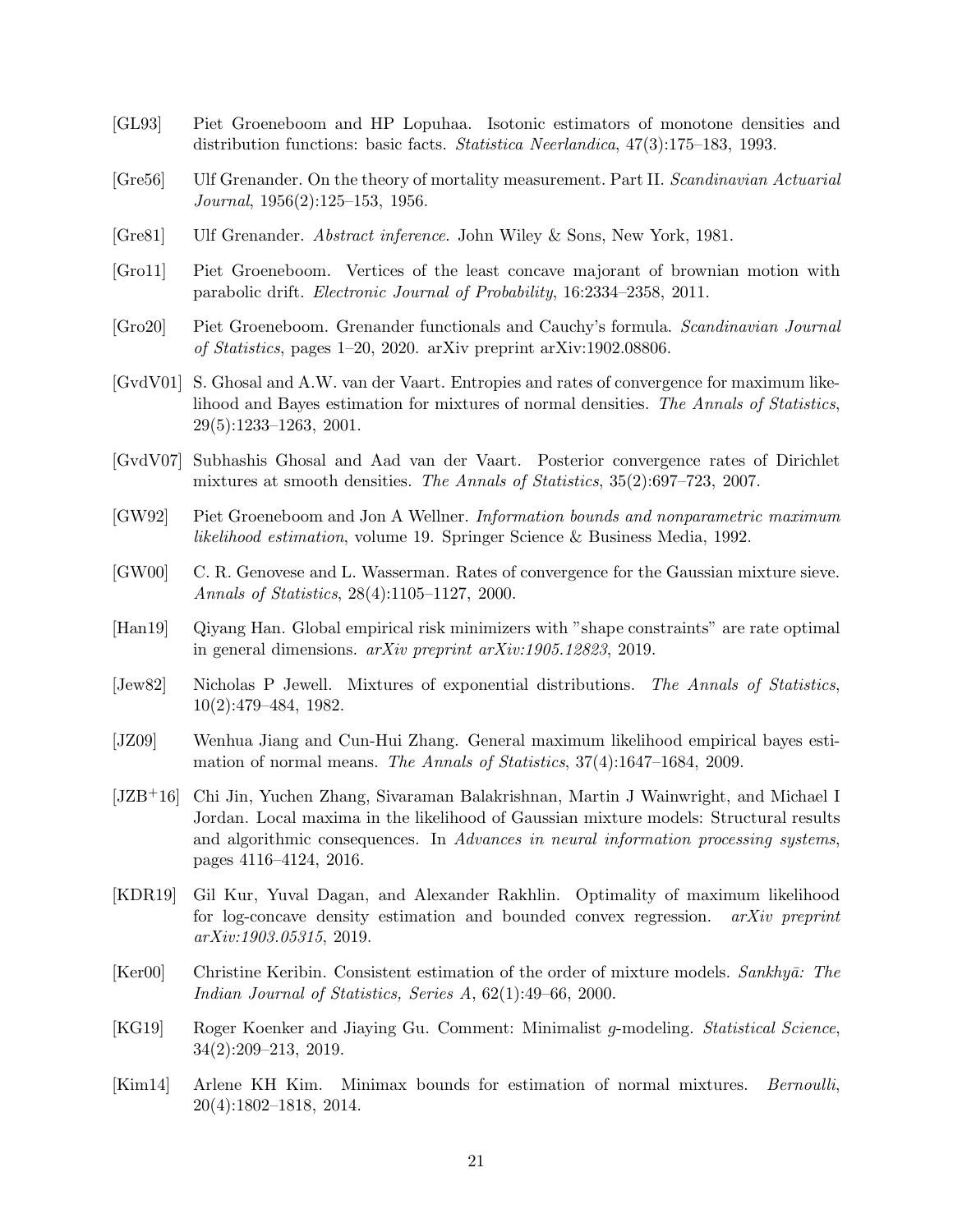- <span id="page-21-13"></span>[KK20] Navin Kashyap and Manjunath Krishnapur. How many modes can a constrained Gaussian mixture have? *Arxiv preprint arXiv:2005.01580*, April 2020.
- <span id="page-21-6"></span>[KM14] Roger Koenker and Ivan Mizera. Convex optimization, shape constraints, compound decisions, and empirical Bayes rules. *Journal of the American Statistical Association*, 109(506):674–685, 2014.
- <span id="page-21-2"></span>[KS16] Arlene KH Kim and Richard J Samworth. Global rates of convergence in log-concave density estimation. *The Annals of Statistics*, 44(6):2756–2779, 2016.
- <span id="page-21-0"></span>[KW56] Jack Kiefer and Jacob Wolfowitz. Consistency of the maximum likelihood estimator in the presence of infinitely many incidental parameters. *The Annals of Mathematical Statistics*, pages 887–906, 1956.
- <span id="page-21-7"></span>[Lai78] Nan Laird. Nonparametric maximum likelihood estimation of a mixing distribution. *Journal of the American Statistical Association*, 73(364):805–811, 1978.
- <span id="page-21-10"></span>[Ler92] Brian G Leroux. Consistent estimation of a mixing distribution. *The Annals of Statistics*, 20(3):1350–1360, 1992.
- <span id="page-21-1"></span>[Lin83a] Bruce G Lindsay. The geometry of mixture likelihoods: a general theory. *The Annals of Statistics*, 11(1):86–94, 1983.
- <span id="page-21-8"></span>[Lin83b] Bruce G Lindsay. The geometry of mixture likelihoods, part II: the exponential family. *The Annals of Statistics*, 11(3):783–792, 1983.
- <span id="page-21-3"></span>[Lin95] Bruce G Lindsay. Mixture models: theory, geometry and applications. In *NSF-CBMS regional conference series in probability and statistics*, pages i–163. JSTOR, 1995.
- <span id="page-21-9"></span>[LR93] Bruce G Lindsay and Kathryn Roeder. Uniqueness of estimation and identifiability in mixture models. *Canadian Journal of Statistics*, 21(2):139–147, 1993.
- <span id="page-21-11"></span>[MM11] Cathy Maugis and Bertrand Michel. A non asymptotic penalized criterion for gaussian mixture model selection. *ESAIM: Probability and Statistics*, 15:41–68, 2011.
- <span id="page-21-12"></span>[PW20] Yury Polyanskiy and Yihong Wu. Note on approximating the Laplace transform of a Gaussian on a unit disk. *arXiv preprint arXiv:2008.13372*, 2020.
- <span id="page-21-15"></span>[PWM07] Jayanta Kumar Pal, Michael Woodroofe, and Mary Meyer. *Estimating a Polya frequency function*2, volume Volume 54 of *Lecture Notes–Monograph Series*, pages 239–249. Institute of Mathematical Statistics, Beachwood, Ohio, USA, 2007.
- <span id="page-21-5"></span>[Rob50] Herbert Robbins. A generalization of the method of maximum likelihood: Estimating a mixing distribution (Abstract). In *Annals of Mathematical Statistics*, volume 21, pages 314–315, 1950.
- <span id="page-21-14"></span>[SA54] Erik Sparre Andersen. On the fluctuations of sums of random variables. *Mathematica Scandinavica*, pages 263–285, 1954.
- <span id="page-21-4"></span>[SG20] Sujayam Saha and Adityanand Guntuboyina. On the nonparametric maximum likelihood estimator for gaussian location mixture densities with application to gaussian denoising. *The Annals of Statistics*, 48(2):738–762, 2020.